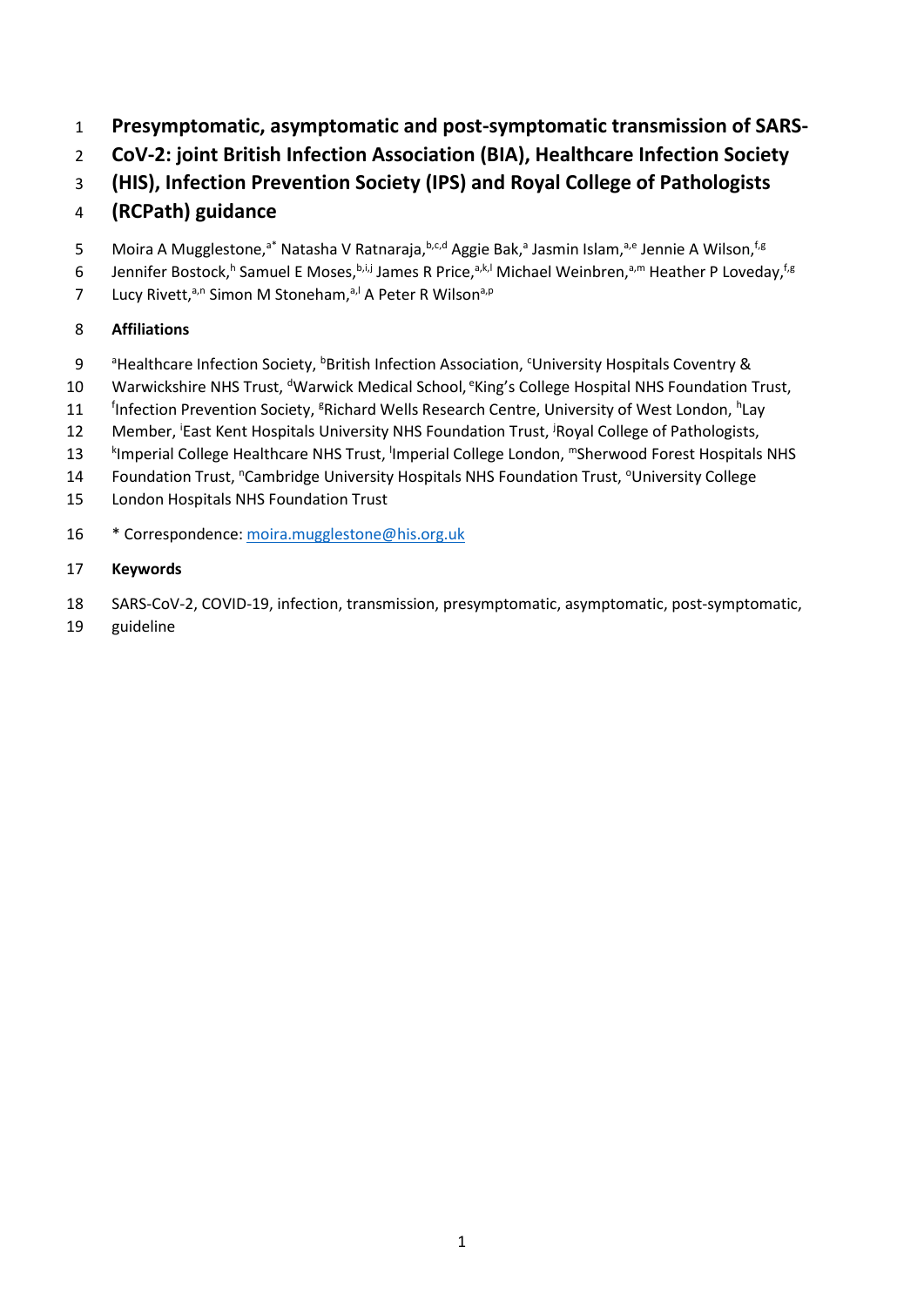### **1. Executive summary**

- This is the second of two guidance articles produced by the British Infection Association (BIA), the
- Healthcare Infection Society (HIS), the Infection Prevention Society (IPS) and the Royal College of
- Pathologists (RCPath). Both articles refer to the pandemic of coronavirus disease 2019 (COVID-19)
- caused by severe acute respiratory syndrome coronavirus 2 (SARS-CoV-2). Using evidence that
- emerged during the first wave of the pandemic, the articles summarise aspects of the transmission
- dynamics of SARS-CoV-2 and provide guidance on how to reduce the risk of transmission. This article
- focuses on the risks of presymptomatic, asymptomatic and post-symptomatic SARS-CoV-2
- transmission, allowing healthcare workers and the public to understand how transmission occurs

and to take action to protect themselves and others. The guidance recognises further waves of the

- 11 pandemic, the possibility of reinfection, the emergence of new variants of the virus and ongoing
- immunisation programmes.
- Having considered the evidence, the COVID-19 Rapid Guidance Working Party concluded that:
- presymptomatic transmission (meaning that an index case has no symptoms during the exposure period of their close contacts, but later develops symptoms) is **confirmed**
- asymptomatic transmission (meaning that an index case never develops symptoms or signs of infection) is **probable**.
- The Working Party was unable to assess the likelihood of post-symptomatic transmission (meaning
- that an index case has no symptoms during the exposure period of their close contacts, but
- previously had symptoms) because of an absence of evidence.
- The Working Party formulated recommendations for practice taking account of the evidence
- reviewed. The recommendations were developed for acute healthcare settings (with particular
- reference to clinical staff and infection prevention and control teams), but they might be useful in
- other health and care settings such as dental practices and care homes. The Working Party also
- identified areas for future research.

#### *Recommendations*

- Be aware that:
- people without noticeable symptoms may transmit the SARS-CoV-2 virus to other people
- transmission of SARS-CoV-2 from people without symptoms may occur in all settings in which people are in close proximity
- 31 however, it is likely that the risk of transmission of SARS-CoV-2 is greater from people who have symptoms compared with those who do not.
- Even in the absence of symptoms, adhere to legislation and guidance regarding measures to reduce
- the risk of transmission of SARS-CoV-2 (such as social distancing, hand hygiene, use of personal
- protective equipment and ventilation of enclosed spaces).
- Be aware that the future transmissibility of SARS-CoV-2 from people carrying the virus without symptoms might depend on the:
- nature of further waves or outbreaks of COVID-19
- emergence and circulation of SARS-CoV-2 variants of concern
- potential for people who have had COVID-19 previously to be reinfected
- effectiveness of available vaccines, including the longevity of immunity they confer.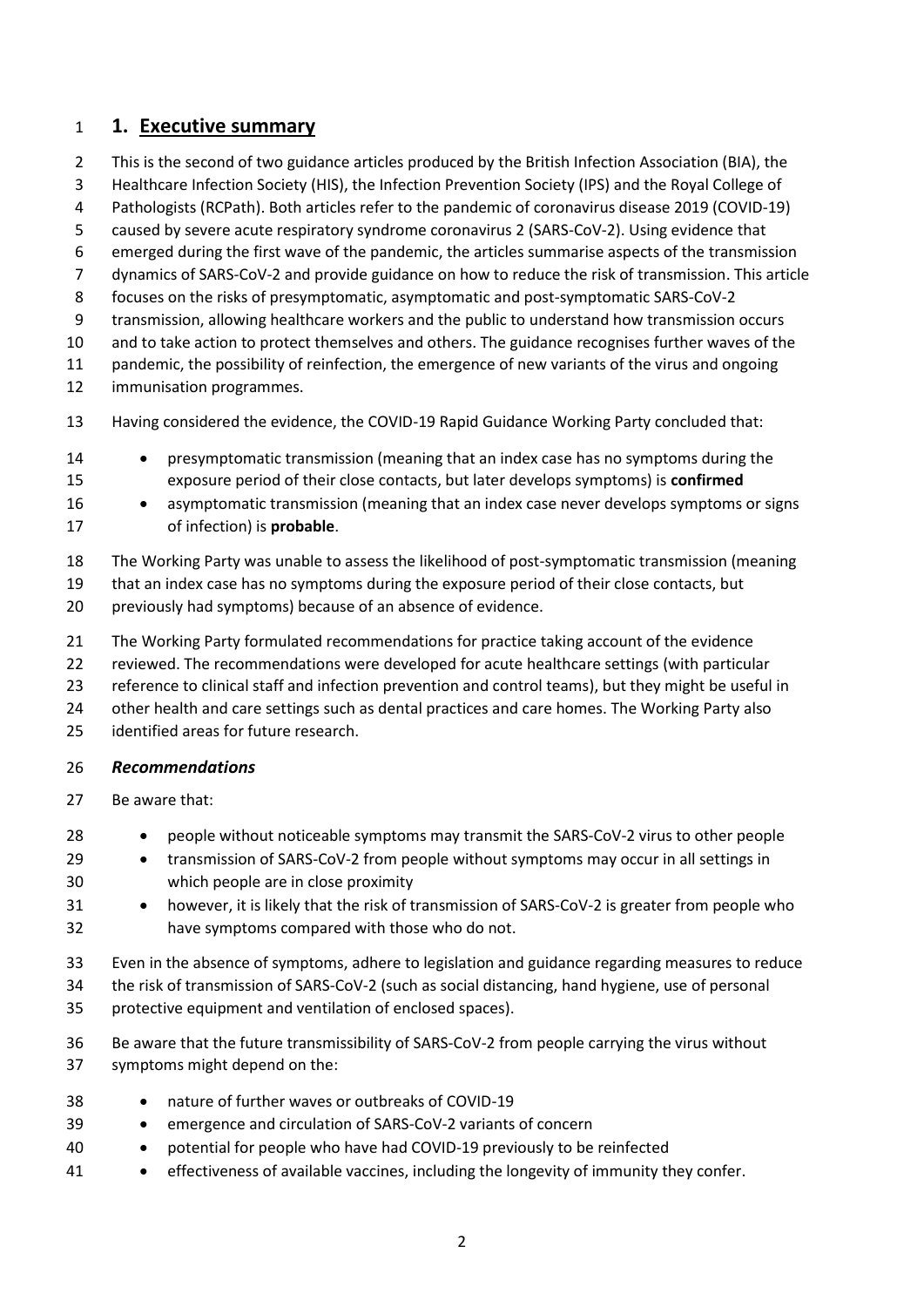- Be aware that it is not yet known to what extent or for how long people recovering from acute
- infection can transmit the SARS-CoV-2 virus to other people.

## **2. Lay summary**

- 4 Covid-19 is a worldwide problemproblem, and we are learning not just how to treat and vaccinate
- (immunise) people, but also how and when the infection is spread from person to person. Unlike
- some infections, you cannot necessarily see who is likely to infect another person; this is because
- sometimes the infection is transmitted before (pre) someone develops symptoms. It is also the case
- 8 that some people have the infection and can transmit it but never develop symptoms themselves;
- this we call asymptomatic transmission.
- This guidance document is one of a pair which have reviewed the scientific evidence on how Covid-
- 19 is spread. This part of the guide provides recommendations on how to help stop the spread of
- infection before someone becomes obviously ill (presymptomatic) and for those who never become
- 13 ill themselves (asymptomatic). We could did not find evidence for post symptomatic transmission
- 14 (someone transmitting Covid-19 after they have recovered), however this may emerge as we learn
- more about this relatively new infection.
- The recommendations based on the evidence we have reviewed give confidence that the things we
- are all doing such as social distancing, hand washing, wearing face coverings and keeping rooms well
- ventilated by opening windows are the things that we should be doing to prevent people getting
- infected with Covid-19. We hope that this guide will help everyone try and prevent spreading Covid-
- 19.

# **3. Introduction**

- Coronavirus disease 2019 (COVID-19) was first detected in Wuhan, Hubei province, China; it spread
- around the world as a pandemic and by November 2021 had affected more than 260 million
- 24 people.<sup>[1]</sup> COVID-19 is caused by a beta-coronavirus, severe acute respiratory syndrome coronavirus
- 2 (SARS-CoV-2); other beta-coronaviruses associated with respiratory syndromes are severe acute
- respiratory syndrome coronavirus (SARS-CoV) and Middle East respiratory syndrome coronavirus
- (MERS-CoV).
- As an emerging and pandemic disease, COVID-19 attracted worldwide attention and interest in
- understanding the dynamics of SARS-CoV-2 transmission and treatment options for COVID-19
- patients. This Working Party Report is the second of two guidance articles developed using evidence
- published during the first wave of the pandemic to summarise aspects of the transmission dynamics
- of SARS-CoV-2 and advise on measures to reduce the risk of transmission in health and care settings.
- The article examines the risks of presymptomatic, asymptomatic and post-symptomatic SARS-CoV-2
- transmission. Understanding the risk of transmission according to the index case's symptom status
- at the time of exposure of (and potential transmission to) their close contacts is important to allow
- healthcare workers and the public to take action to protect themselves and others. The guidance
- acknowledges the possibility of reinfection, the emergence of new variants of the virus (particularly
- variants of concern), and ongoing immunisation programmes.
- Key technical terms used in this guidance article are explained in the accompanying glossary (see Appendix A).
-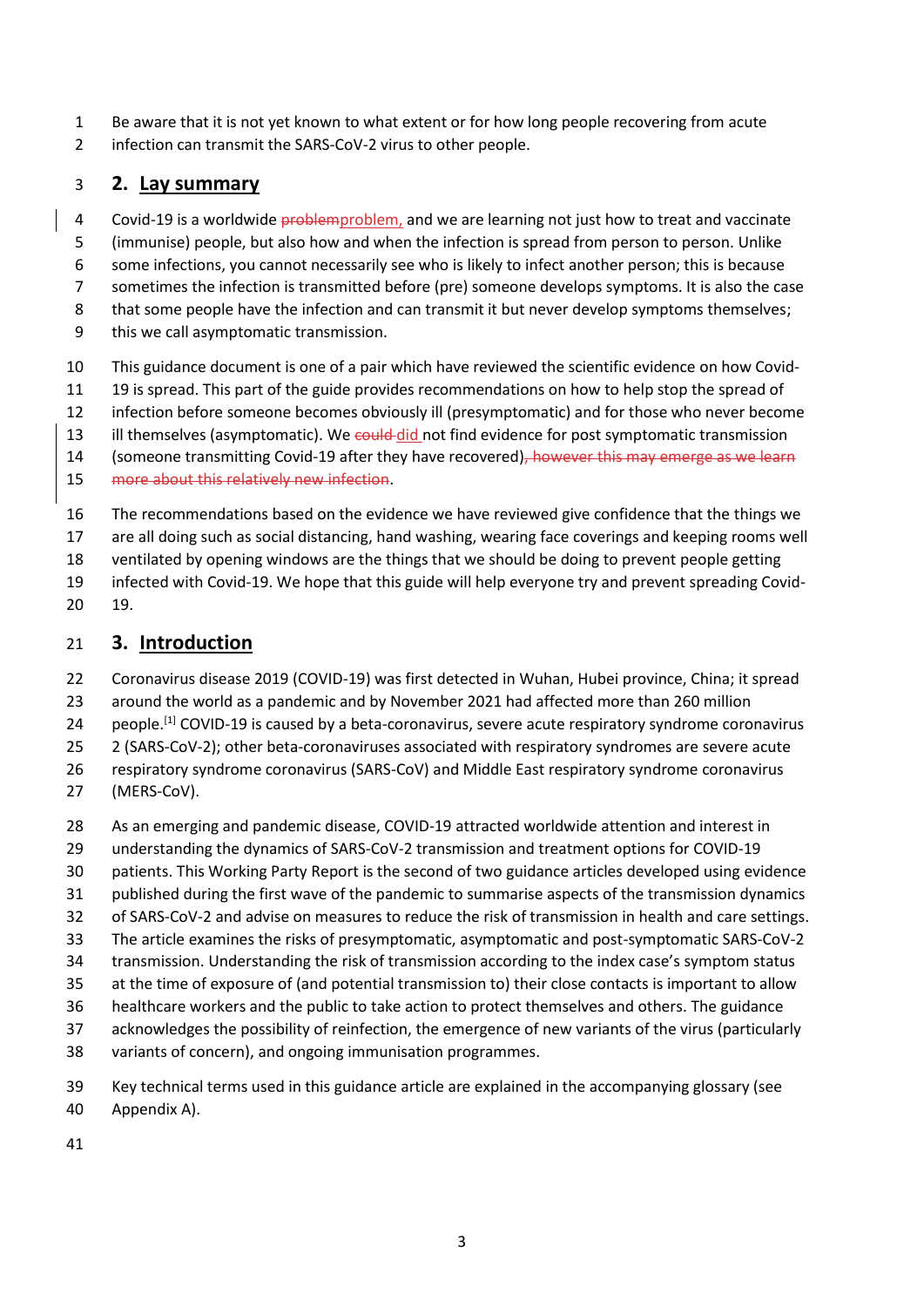## **4. Guideline Development Team**

#### **4.1. Acknowledgements**

- The authors would like to acknowledge the support of their employing institutions, which allowed time required for producing this guidance. We thank the National Institute for Health Research Biomedical Research Centre at University College London Hospitals, which partly supported APRW's
- involvement in this guidance. We would also like to thank the Healthcare Infection Society (HIS)
- Guidelines Committee for reviewing this document.

#### **4.2. Source of funding**

- The authors received no specific funding for this work. Financial support for time required to identify
- and synthesise the evidence and to write the manuscript was provided by the authors' respective employing institutions.

#### **4.3. Disclosure of potential conflicts of interest**

No authors reported any conflicts of interest (see Appendix B).

#### **4.4. Relationship of authors with sponsor**

- The British Infection Association (BIA), HIS, the Infection Prevention Society (IPS) and the Royal
- College of Pathologists (RCPath) commissioned the authors to develop the Working Party Report.
- The authors are members of the participating organisations and together comprise the COVID-19
- Rapid Guidance Working Party convened to develop the guidance. MAM and AB are employed by
- HIS as guideline developers. Further information is provided in Appendix B.

#### **4.5. Responsibility for the guidance**

 The views expressed in this publication are those of the authors and have been endorsed by BIA, HIS, IPS and RCPath following rapid consultation.

#### **5. Working Party Report**

#### **5.1. What is the Working Party Report?**

- This report is the second in a pair of guidance documents covering key aspects in the prevention of
- SARS-CoV-2 transmission in health and care settings. The guidance also reviews the evidence for
- SARS-CoV-2 transmission dynamics in broader settings. The diagnosis and management of COVID-19
- in general is outside the remit of this guidance.
- The Working Party recommendations have been developed systematically through multidisciplinary
- discussions based on currently available evidence from published, preprint and grey literature
- sources. They should be used in the development of local protocols for relevant health and care
- settings such as hospitals, nursing/care homes, primary care and dental practices.

#### **5.2. Why do we need a Working Party Report for this topic?**

- The first wave of the COVID-19 pandemic occurred amid uncertainty as to how it could be prevented
- and controlled. Concern still exists about further waves and new outbreaks occurring. Evidence that
- emerged during the first wave provides an opportunity to develop evidence-based guidance for
- preventing and controlling future waves/outbreaks, acknowledging the possibility of reinfection, the
- context of newly emerging variants of SARS-CoV-2, and ongoing immunisation programmes.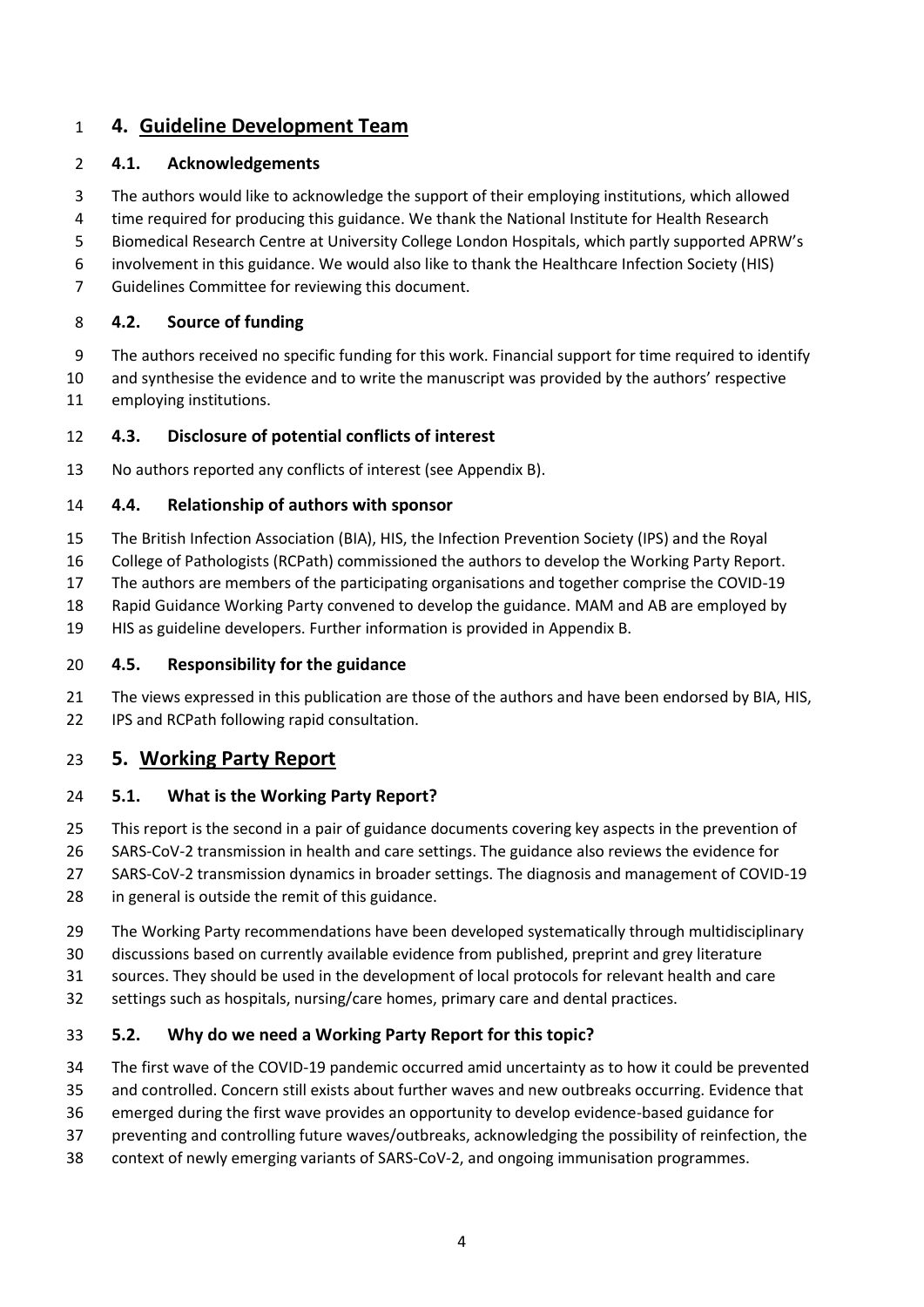#### **5.3. What is the purpose of the Working Party Report's recommendations?**

The main purpose of the recommendations is to inform clinicians, managers and policy makers

- about SARS-CoV-2 transmission dynamics and to provide evidence-based guidance to prevent and
- control the spread of SARS-CoV-2 in health and care settings. The report highlights current gaps in
- knowledge, which will help to direct future areas of research.

### **5.4. What is the scope of the guidance?**

- The scope of the guidance is to provide advice for the optimal provision of effective and safe health
- and care services during the period in which COVID-19 remains a health threat. The guidance was
- developed for acute healthcare settings, but it might be useful in other health and care settings such
- as dental practices and care homes.

### **5.5. What is the evidence for the guidance?**

- Topics for this guidance were derived from initial discussions of the Working Party and specific
- review questions were developed in accordance with the population–exposure–comparator–
- outcome (PECO) framework for investigating the likelihood of developing a certain condition after an
- exposure event. To prepare the recommendations, the Working Party collectively reviewed relevant
- evidence from published, preprint and grey literature sources. The processes and methods used
- were in accordance with the National Institute for Health and Care Excellence (NICE) manual for
- 18 developing guidelines (hereafter the NICE guidelines manual).<sup>[2]</sup> The processes and methods were
- 19 moreover aligned with those described in the first Working Party Report.<sup>[3]</sup> See below for further
- details.

## **5.6. Who developed the guidance?**

 The Working Party included infectious diseases, microbiology and virology clinicians, academic 23 infection prevention and control experts, systematic reviewers reviewers, and a lay representative.

### **5.7. Who is the guidance for?**

 Any healthcare practitioner, manager or policy maker may use this guidance and adapt it for their use. It is anticipated that most users will be clinical staff and infection prevention and control teams. 27 Some aspects of this guidance might also be beneficial to patients, their families/carerscarers, and the public.

### **5.8. How is the guidance structured?**

- To provide advice rapidly, the guidance is being produced as two separate articles, each addressing a
- different review question. Each article will comprise an introduction, a summary of the evidence,
- and recommendations graded according to the available evidence.

### **5.9. How frequently is the guidance reviewed and updated?**

 The guidance will be considered for update within 1 year of publication to determine whether new evidence exists that would require a change in the recommendations.

### **5.10. Aim**

- The aim of the guidance is to evaluate evidence for presymptomatic, asymptomatic and post-
- symptomatic transmission of SARS-COV-2 with the intention of preventing transmission in hospitals
- and other health and care settings.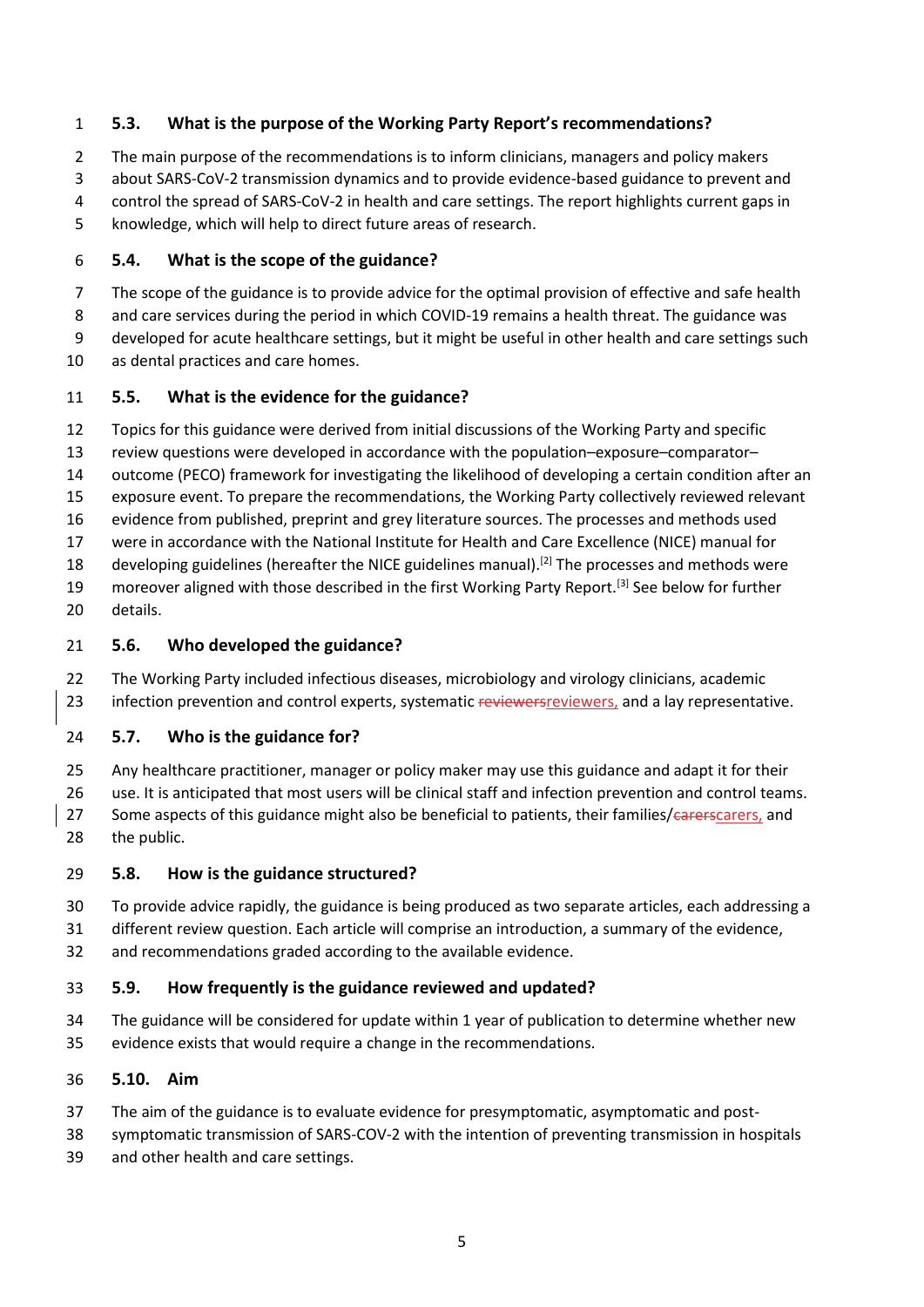### **6. Methodology**

#### **6.1. Evidence search and appraisal**

 As noted above, the processes and methods used to produce this Working Party Report were aligned 4 with those described in the first Working Party Report.<sup>[3]</sup> Topics for the COVID-19 rapid guidance were derived from initial discussions of the Working Party. An e-newsletter was sent to HIS members inviting further suggestions for topics to be considered. To develop their recommendations, the Working Party collectively reviewed evidence gathered from published, preprint and grey literature sources. The processes and methods used were based on the NICE guidelines manual.<sup>[2]</sup> Some modifications were made to allow a rapid review process to be followed. For example, the number of bibliographic databases searched was limited to two, the Working Party was smaller than usual (with only one lay member), and quality assessment was conducted by one reviewer (with 10% of records being checked by a second reviewer). **6.2. Data sources and search strategy**

 Two electronic databases (MEDLINE and Embase) were searched for articles published between 1 January and 29 May 2020. Search terms were constructed using medical subject headings (MeSH) and free-text terms (see Appendix C). Additional hand searching was conducted in several online databases (WHO Chinese database, CNKI, China Biomedical Literature Service, Epistemonikos COVID- 19 L·OVE platform, EPPI-Centre living systematic map of the evidence, CORD-19, COVID-END, and HIS COVID-19 resources) to identify preprints, articles in press and grey literature. Reference lists from included studies and reviews identified through the literature searches were scanned for additional studies. Searches were restricted to person-to-person transmission of SARS-CoV-2 and no language restrictions were applied. Due to the large number of papers being published daily during the first and second waves of the pandemic, a decision was made not to rerun the searches before publication as this would significantly delay the guidance being made available to readers. Further details of the searches are presented in Appendix C.

### **6.3. Study eligibility and selection criteria**

 The members of the Working Party determined study inclusion criteria. Any article presenting primary data on presymptomatic, asymptomatic or post-symptomatic transmission of SARS-CoV-2 was eligible for inclusion. Search results were screened for relevance, with one reviewer examining titles, abstracts and full texts of all records identified through the searches. A second reviewer checked at least 10% of records earmarked for exclusion at each stage of screening. Disagreements were first discussed between the two reviewers and, if consensus was not reached, a third reviewer was consulted. The results are presented in the study selection flowchart in Appendix D. A list of studies excluded after full-text screening is presented in Appendix E.

#### **6.4. Data extraction, analysis and quality assessment**

 The characteristics of included studies are summarised in Appendix F. For each included study, data were extracted into an evidence table by one reviewer while a second reviewer checked the data extraction for 10% of studies. Evidence was stratified (organised) according to the type of study (cluster/outbreak investigations, comparative epidemiological studies, and mathematical modelling

- of epidemic spread). The resulting evidence tables are presented in Appendix G.
- Further stratification of the evidence, for example, according to whether a cluster/outbreak
- investigation explored the possibility of presymptomatic transmission (in which the index case had
- no symptoms during the exposure period of their close contacts, but later developed symptoms) or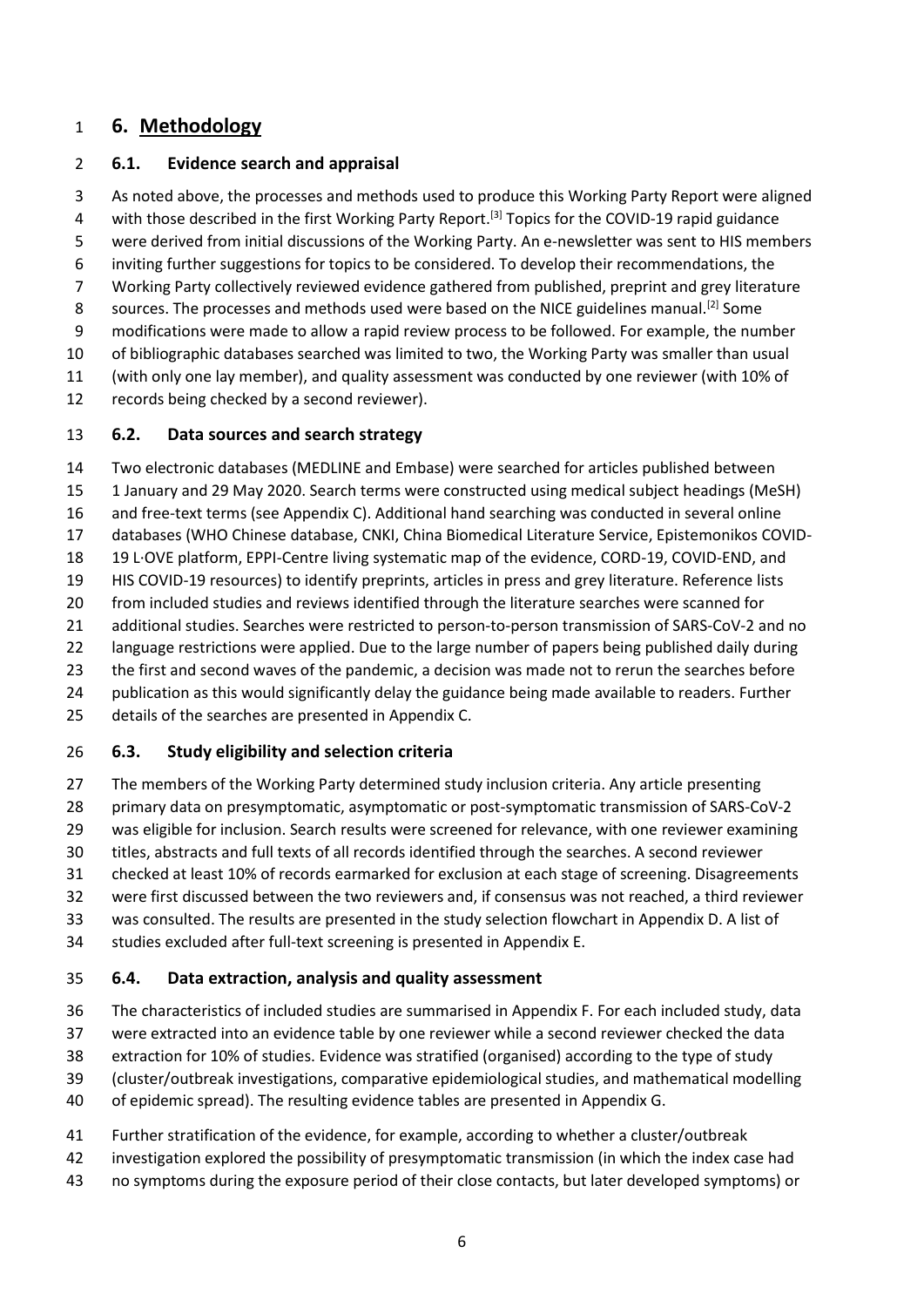- asymptomatic transmission (in which the index case never developed symptoms or signs of
- infection) was undertaken to aid presentation and interpretation of the evidence.
- Many of the cluster/outbreak investigations permitted only a categorical (non-numerical or nominal)
- assessment of the credibility of transmission by presymptomatic or asymptomatic people (with the
- categories assigned in the evidence review being 'yes', 'no' or 'uncertain'). Other cluster/outbreak
- investigations allowed calculation of an attack rate (the number of contacts of the index case who
- tested positive for SARS-CoV-2 divided by the total number of contacts) and an associated
- 8 confidence interval (CI). Stratification of the evidence from cluster/outbreak studies according to the
- time at which contacts were exposed to SARS-CoV-2 relative to the index case acquiring the virus
- (categorised as < 7 days, 7 to 10 days, 11 to 14 days or not calculable, with day 0 representing the
- day on which the index case acquired the virus) was also undertaken.
- Where cluster/outbreak studies reported the use of personal protective equipment (PPE) this was noted to aid interpretation of the evidence.
- The possibility of identifying comparative epidemiological studies relevant to the review question
- had not been anticipated because the pandemic was associated with a novel disease and was still in
- its early stages when the evidence review was initiated. However, several such studies were
- identified and included as noted above. For these epidemiological studies (and the mathematical
- modelling studies included in the review see below) that reported (or allowed calculation of) a
- measure of transmission risk according to the index case's symptom status at the time of exposure
- of their close contacts, the convention of expressing risks based on exposure to people with fewer
- 21 symptoms compared to risks based on exposure to people with more symptoms was applied where
- possible.
- Mathematical modelling studies were included in the review only where they distinguished between
- transmission risks according to the index case's symptom status during exposure of their close
- contacts.
- Included epidemiological studies were appraised for quality using checklists recommended in the
- 27 NICE guidelines manual.<sup>[2]</sup> Critical appraisal was conducted by one reviewer, and appraisal outcomes
- for at least 10% of studies were checked by a second reviewer. The results of study-level quality
- appraisal are included in the evidence tables in Appendix G. Mathematical modelling studies were
- not appraised for quality at individual study level.
- **6.5. Rating of evidence and recommendations**
- Evidence was assessed for quality at outcome level using the approach known as Grading of
- Recommendations Assessment, Development and Evaluation (GRADE; see
- <https://www.gradeworkinggroup.org/> for details). The resulting GRADE tables are presented in
- Appendix H (stratified by type of study and, in the case of cluster/outbreak investigations,
- exploration of presymptomatic or asymptomatic transmission and time at which contacts were
- exposed to SARS-CoV-2 relative to the index case acquiring the virus, as outlined above). Using
- GRADE, the overall quality of the evidence for a particular outcome was classified as very low, low,
- moderatemoderate, or high.
- No overall assessment of the quality of evidence from mathematical modelling studies was
- conducted using GRADE because there is no validated approach for applying GRADE to such studies.
- However, some domains in the GRADE framework are applicable in the case of mathematical
- modelling studies, for example, inconsistency and indirectness. All the evidence from the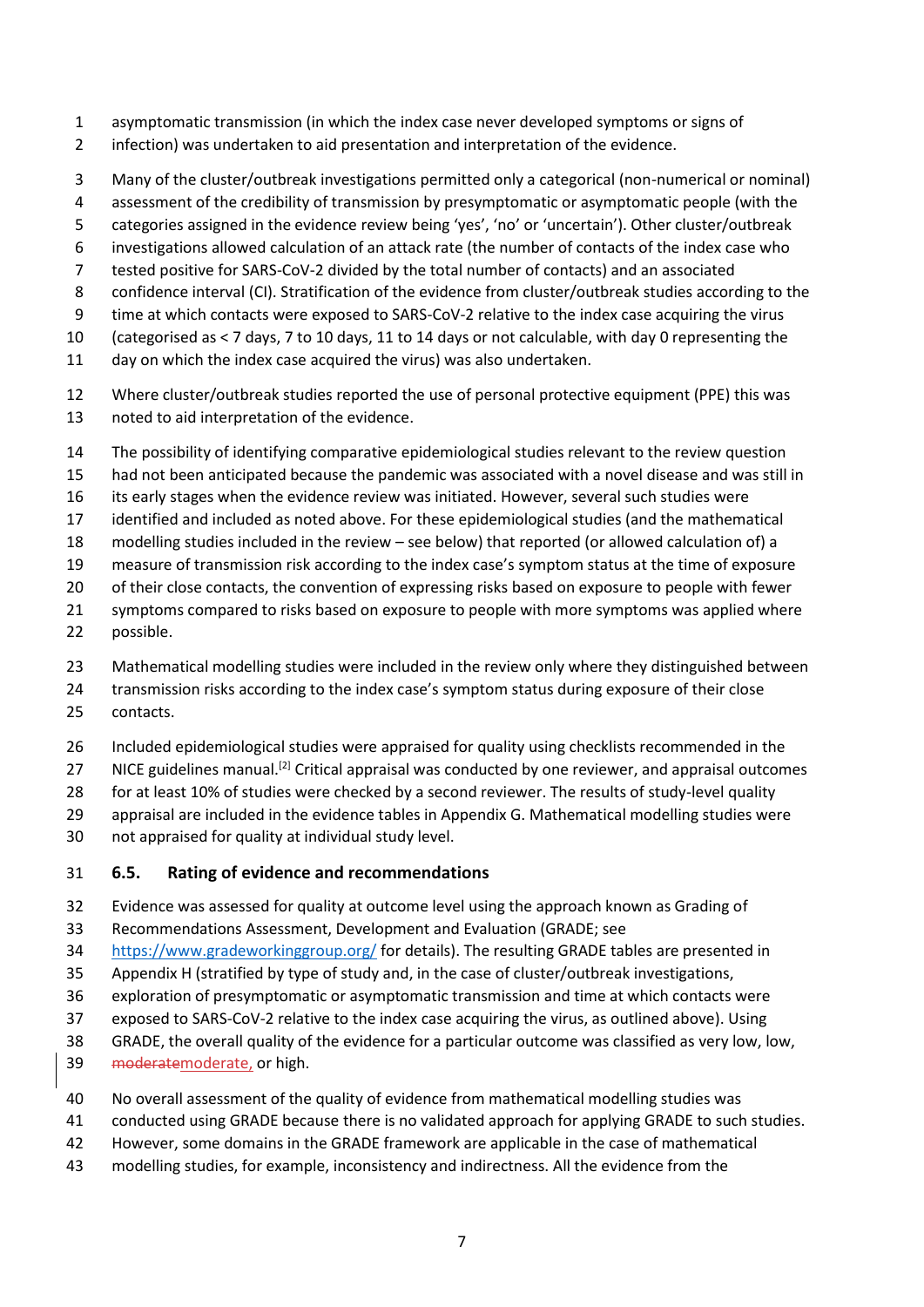- mathematical modelling studies was downgraded for indirectness by at least one level because such
- studies provided indirect estimates of transmission risks compared to epidemiological studies.
- Further downgrading for indirectness was assessed on a case-by-case basis (see Appendix H for
- details).
- Evidence statements were constructed by combining the outcome-level classification of evidence
- quality determined using GRADE and the following terms reflecting the Working Party's overall
- confidence in using the evidence to formulate recommendations:
- 8 strong evidence further research is unlikely to alter confidence in the estimated effect
- moderate evidence further research might alter the estimated effect and its strength
- 10 weak evidence further research is very likely to alter the estimated effect and its strength
- 11 inconsistent evidence current studies report conflicting evidence and further research is very likely to alter the estimated effect.
- The Working Party further classified the evidence as indicating whether presymptomatic,
- asymptomatic and post-symptomatic transmission was confirmed, probable, possible,
- 15 unlikelyunlikely, or confirmed as not occurring. This mirrored the approach taken in the first article
- 16 in the pair of guidance documents, which examined routes of transmission of SARS-CoV-2.<sup>[3]</sup>
- Finally, in accordance with the GRADE approach, the Working Party's recommendations were
- phrased to reflect the strength of the evidence and their confidence in using it as the basis for
- developing recommendations.
- Where there was little or no evidence to guide recommendations, the Working Party used informal
- consensus to formulate 'good practice recommendations' based on their collective experience and expertise.
- Videoconferences were held regularly throughout the guideline development process to discuss and
- interpret the evidence and translate it into recommendations for practice (and, where gaps in the
- evidence were identified, recommendations for further research).

#### **6.6. Consultation process**

- Feedback on the draft guidance was received from the HIS Guidelines Committee and through rapid
- consultation with relevant stakeholders. The draft report was placed on the HIS website for 10
- 29 working days along with the HIS standard response form, including a conflict of interest conflict-of-
- interest disclosure form. The availability of the draft guidance was communicated via email and
- social media. Stakeholders were invited to comment on format, content, local applicability, patient
- acceptability and recommendations. The Working Party reviewed stakeholder comments, and
- collectively agreed revisions in response to the comments (see Appendix I). Comments received
- 34 from individuals who disclosed conflicts of interest, or who did not submit a conflict of
- 35 interestconflict-of-interest disclosure form, were excluded.

### **7. Results**

#### **7.1 Overview of the evidence**

- 38 Fifty-five articles were included in the evidence review (see Table F.1).<sup>[4-58]</sup> Of these, 44 reported 39 cluster/outbreak investigations (presented in chronological order in Table G.1), [4-7, 9, 10, 14, 15, 17, 18, 20-28,
- 40 30-34, 36-44, 46-51, 53-55, 57, 58] six reported comparative epidemiological studies that allowed calculation of
- relative risks of transmission based on the index case's symptom status during exposure of their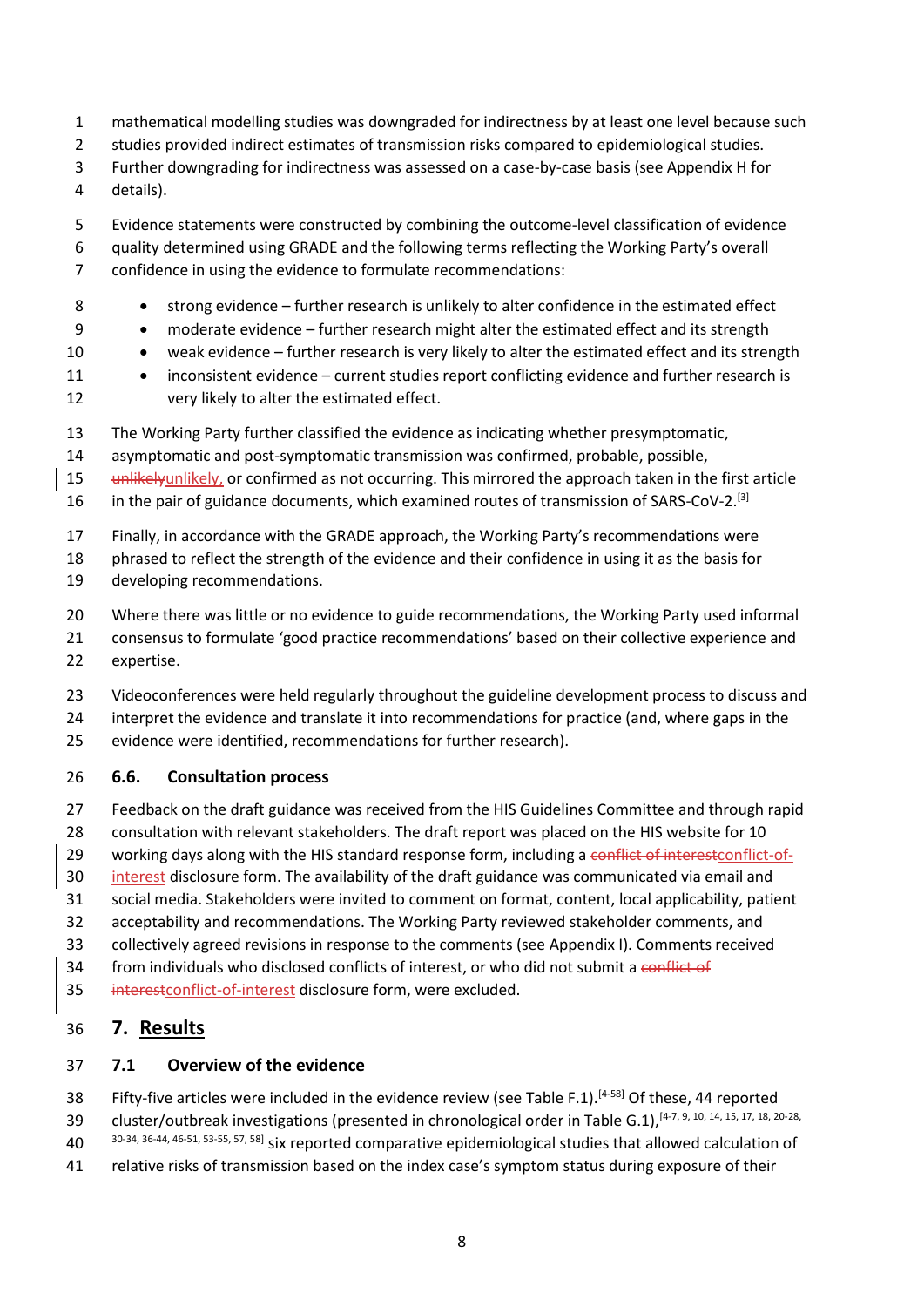- close contacts (for example, transmission associated with presymptomatic exposure versus
- 2 transmission associated with symptomatic exposure),  $[11, 12, 19, 35, 52, 56]$  and five reported mathematical
- 3 modelling of epidemic spread.<sup>[8, 13, 16, 29, 45]</sup> More than half of the included studies referred to
- investigations of SARS-CoV-2 transmission in mainland China, reflecting the emergence and initial
- investigation of COVID-19 there; the remainder reported evidence from Germany, Hong Kong, Italy,
- Japan, Malaysia, Singapore, South Korea, Switzerland, Taiwan, USA and Vietnam, reflecting the
- pandemic spread as time progressed (see Table F.1 for further details).

### **7.2 Cluster/outbreak investigations**

- In several instances, the same cluster/outbreak was reported independently in more than one article
- (for example, three separate articles reported or commented on a single cluster/outbreak in
- 11 Germany)<sup>[7, 26, 41]</sup> or the same data were analysed differently across multiple articles (for example,
- three articles reported different analyses of relative risks of transmission based on the index case's
- 13 symptom status during an outbreak in China).<sup>[11, 19, 52]</sup> Similarly, there were several instances in which
- a single article reported multiple clusters/outbreaks (for example, one article summarised evidence
- from several clusters in Singapore that were likely to be associated with presymptomatic
- 16 transmission).<sup>[46]</sup> Accounting for such overlaps by presenting a combined summary of each distinct
- cluster/outbreak or other epidemiological analysis resulted in a total of 45 distinct
- clusters/outbreaks and four sets of comparative epidemiological analyses of transmission risks based
- on symptom status (see Table G.1 and Table G.2 for further details).
- The reported cluster/outbreak investigations focused on potential transmission of SARS-CoV-2 in
- both community and nosocomial settings (see Table F.1 and Table G.1). The possibility of
- 22 presymptomatic transmission was explored in more studies (36 clusters/outbreaks)<sup>[4, 5, 7, 9, 10, 15, 17, 18,</sup>
- 20, 21, 23-28, 30-33, 36, 39-41, 43, 44, 46-51, 53, 54, 57, 58] than was the possibility of asymptomatic transmission (seven
- 24 clusters/outbreaks);<sup>[6, 14, 22, 34, 38, 42, 55]</sup> two further clusters/outbreaks were reported in sufficient detail
- to determine that presymptomatic or asymptomatic (rather than symptomatic) exposure had
- 26 occurred, but not to distinguish between the two (see Table G.1).<sup>[36, 37]</sup> There were no reports of
- investigations exploring the possibility of post-symptomatic transmission.
- Stratification of the evidence from cluster/outbreak investigations according to the time at which
- contacts were exposed to SARS-CoV-2 relative to the index case acquiring the virus (< 7 days, 7 to 10
- days, 11 to 14 days or not calculable) is reflected in the evidence tables for the cluster/outbreak
- studies (see Table G.1) and the corresponding GRADE tables (see Table H.1, Table H.2 and Table H.3).

### **7.3 Comparative epidemiological studies**

- Relative risks of transmission associated with presymptomatic exposure versus transmission
- 34 associated with symptomatic exposure (two studies),  $[12, 35]$  and transmission associated with
- asymptomatic exposure compared to either presymptomatic or symptomatic exposure (four studies
- 36 reported across six articles)<sup>[11, 12, 19, 35, 52, 56]</sup> are presented in the evidence tables for the comparative
- epidemiological studies (see Table G.2) and the corresponding GRADE table (Table H.4).

### **7.4 Mathematical modelling studies**

- Three of the mathematical modelling studies included in the review used adaptations of the
- susceptible–exposed–infected–recovered (SEIR) compartmental modelling framework to model
- 41 transmission dynamics in hypothetical populations.<sup>[16, 29, 45]</sup> Other approaches reflected in the
- 42 included studies involved application of a renewal equation framework (one study)<sup>[13]</sup> and modelling
- of viral emissions resulting from respiratory and physical activity in indoor commercial environments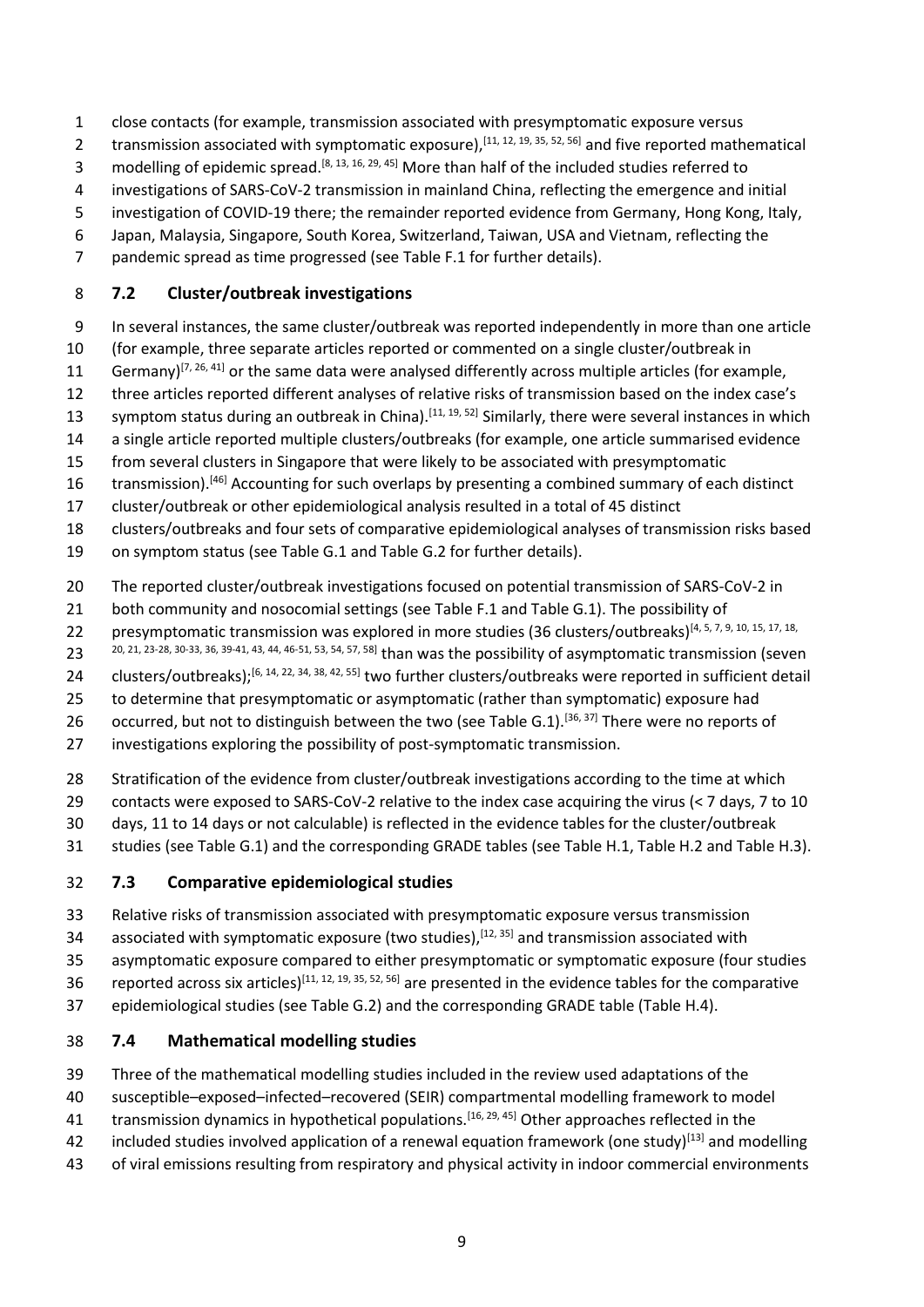- (such as a supermarket or restaurant) allowing for different ventilation characteristics (one study).<sup>[8]</sup>
- Further details are presented in the evidence tables for the mathematical modelling studies (see
- Table G.3) and the corresponding GRADE tables (see Table H.5 and Table H.6).

## **7.5 Quality of the evidence**

For each type of study for which it was possible to produce an overall GRADE rating of the quality of

- the evidence the rating applied was very low (see Appendix H). This was partly due to observational
- studies being assigned an initial rating of low quality, which would be downgraded to very low if
- even one serious limitation were identified with the evidence.
- Frequently occurring reasons for downgrading the quality of evidence from cluster/outbreak
- investigations were risk of bias associated with a lack of clarity regarding complete inclusion (for
- example, because it was not clear whether all contacts of an index case had been accounted for) and
- imprecision associated with no CIs or other measures of precision being reported (or calculable).
- Among those cluster/outbreak investigations that evaluated the risk of asymptomatic transmission,
- several had evidence downgraded for indirectness because the definition of an asymptomatic
- infection included having mild symptoms (such as a pre-existing cough that might or might not have
- been associated with or exacerbated by SARS-CoV-2 infection), or signs of infection on a
- computerised tomography (CT) scan of the chest. See Table H.1, Table H.2 and Table H.3 for further details.
- Another aspect of the evidence from the cluster/outbreak investigations was the use of PPE as
- recorded in the evidence tables for these studies (see Table G.1) and the corresponding GRADE
- tables (see Table H.1, Table H.2 and Table H.3). One investigation exploring the possibility of
- presymptomatic transmission reported that the index case (a transplant surgeon) and their clinical
- colleagues used PPE during the index case's presymptomatic phase (the index case used hand
- hygiene and wore a surgical mask and gloves for preoperative visits and standard surgical
- procedures, while clinical colleagues wore surgical masks at distances of less than 1 metre and
- 26 gloves during all contact).<sup>[40]</sup> One investigation exploring the possibility of asymptomatic
- transmission reported that during hospital quarantine of the index case, the index case and other
- patients and visitors wore masks except when eating or drinking, while hospital staff wore N95
- 29 respirators, isolation gowns and goggles.<sup>[14]</sup> Another investigation exploring the possibility of
- asymptomatic transmission reported that the index case wore a mask while travelling to a health
- clinic, during the clinic visit, and while in the same room as their housemates after returning 32  $home.<sup>[42]</sup>$
- Among the comparative epidemiological studies that reported (or allowed calculation of) relative measures of transmissibility according to the index case's symptom status during exposure of their
- close contacts, a frequently occurring reason for downgrading the quality of the evidence was risk of
- bias associated with potential confounding factors (for example, age or a pre-existing condition that
- might affect susceptibility to infection) not being accounted for in the design or analysis of the study.
- Another common reason for downgrading the quality of evidence from such studies was that CIs for
- estimated effects crossed default thresholds for defining imprecision according to the GRADE
- approach. See Table H.4 for further details.
- The quality of the evidence from the mathematical modelling studies included in the review was
- downgraded for indirectness in several cases because relative measures of transmissibility according
- to the index case's symptom status during exposure of their close contacts were not wholly aligned
- with the symptom statuses of interest to the Working Party (that is, presymptomatic and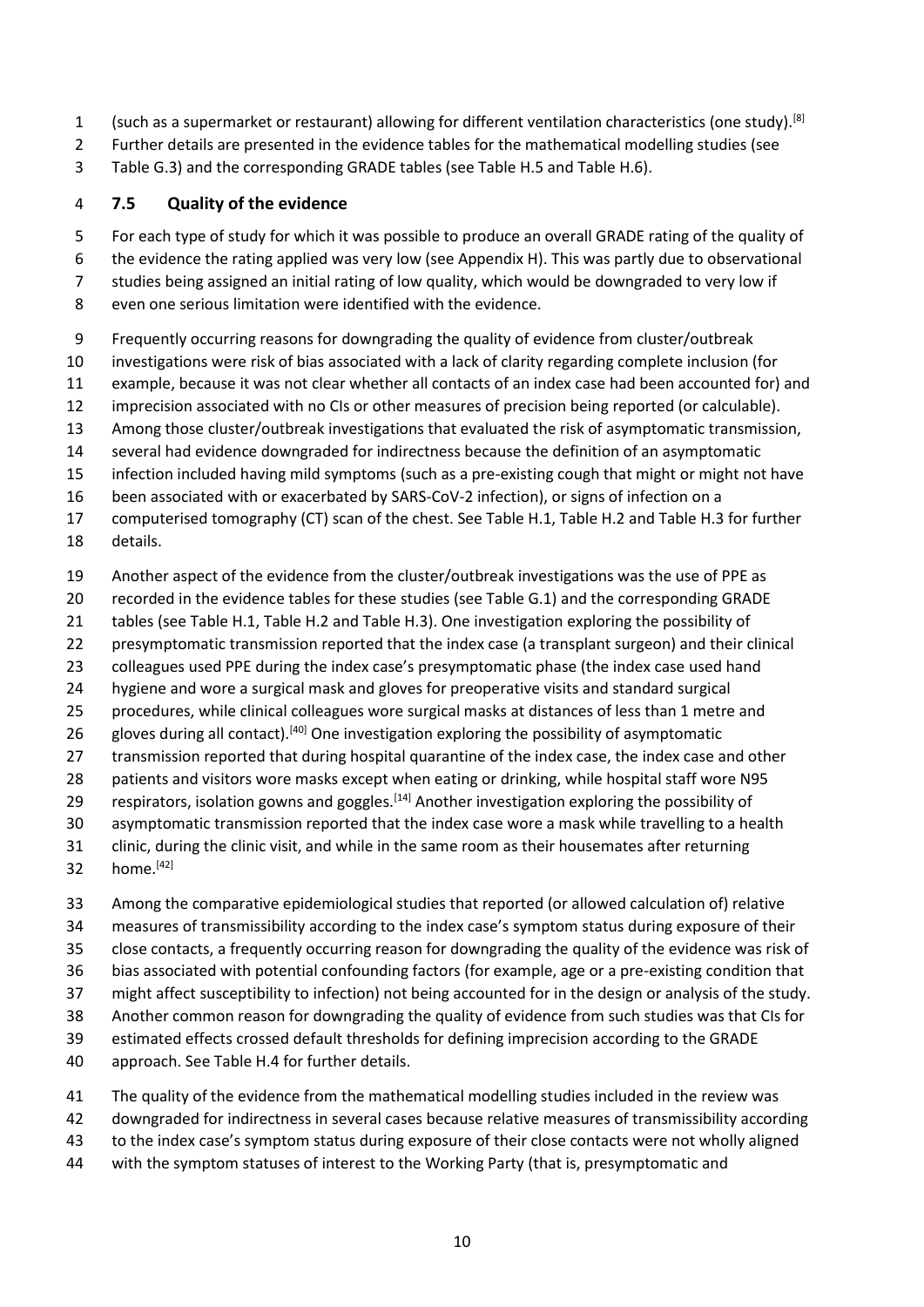- asymptomatic infections). In one such study, asymptomatic infections and mildly symptomatic
- 2 infections were grouped together.<sup>[16]</sup> Another study characterised infections as being
- 'undocumented' (defined as lacking symptoms severe enough to be confirmed/observed) or
- 'documented' (defined as having symptoms severe enough to be confirmed/observed).[29] A third
- study incorporated asymptomatic viral load estimates that might be more representative of
- presymptomatic or symptomatic viral loads; this study distinguished between asymptomatic and
- 57 symptomatic infections only in terms of respiratory and physical activity levels modelled.<sup>[8]</sup> See Table H.5 and Table H.6 for further details.
- **8. Evidence statements**

#### **8.1 Absolute transmissibility of presymptomatic and asymptomatic infections**

- There was strong evidence from 36 cluster/outbreak investigations (some of which were reported
- across multiple articles, as noted above)<sup>[4, 5, 7, 9, 10, 15, 17, 18, 20, 21, 23-28, 30-33, 36, 39-41, 43, 44, 46-51, 53, 54, 57, 58]</sup>
- regarding the possibility of SARS-CoV-2 being transmitted by presymptomatic people. Conclusive
- 14 evidence of presymptomatic transmission was provided for seven clusters/outbreaks.<sup>[21, 23, 28, 31, 33, 36,</sup>
- 15 <sup>46, 51, 53, 54</sup> For another 27 clusters/outbreaks it was uncertain whether presymptomatic transmission
- 16 had occurred.<sup>[5, 7, 9, 10, 15, 17, 18, 20, 24-28, 30, 32, 39, 41, 43, 44, 46-50, 57, 58] In the two remaining clusters/outbreaks</sup>
- presymptomatic transmission did not occur: one of these related to potential community
- transmission associated with tourism in which the index case was assumed to have acquired SARS-
- CoV-2 in China before travelling to South Korea on holiday, but the timing of acquisition of the virus
- 20 by the index case was uncertain;<sup>[4]</sup> the other related to potential nosocomial transmission associated
- with a transplant surgery department in which the index case (a transplant surgeon) used hand
- hygiene and wore a surgical mask and gloves for preoperative visits and standard surgical
- procedures, while clinical colleagues wore surgical masks at distances of less than 1 metre and
- 24 gloves during all contact.<sup>[40]</sup> Among the seven clusters/outbreaks for which presymptomatic
- 25 transmission was demonstrated, in one instance the index case had acquired the virus less than 7
- 26 days previously<sup>[21]</sup> and in another less than 13 days previously;<sup>[23]</sup> the contacts' exposure period
- relative to the index case acquiring the virus was not calculable for the remaining
- 28 clusters/outbreaks.<sup>[31, 33, 36, 46, 51, 53, 54]</sup> Attack rates were calculable for only three of the seven
- clusters/outbreaks for which presymptomatic transmission was demonstrated (attack rate 40%
- 30 based on 22 close contacts of the index case,<sup>[23]</sup> 85% based on 13 close contacts<sup>[21]</sup> and 100% based
- 31 on one close contact).<sup>[31]</sup> The settings in which presymptomatic transmission was demonstrated to
- occur related to community transmission (via households, gatherings of family and friends, a work
- meeting, being in a restaurant, attending church, or sharing transport).
- 34 There was moderate evidence from seven cluster/outbreak investigations<sup>[6, 14, 22, 34, 38, 42, 55]</sup> regarding
- the possibility of SARS-CoV-2 being transmitted by asymptomatic people. Conclusive evidence of
- 36 asymptomatic transmission was provided for one cluster/outbreak.<sup>[22]</sup> For another four
- 37 clusters/outbreaks it was uncertain whether asymptomatic transmission had occurred.<sup>[6, 34, 38, 55]</sup> In
- the two remaining clusters/outbreaks asymptomatic transmission did not occur: one of these
- related to potential community and nosocomial transmission associated with exposure of the index
- case's household, rideshare partners and healthcare workers at a clinic attended by the index case –
- 41 the index case wore a mask while travelling to the clinic, during the clinic visit and while in the same
- room as members of their household after returning home; the other related to potential
- nosocomial transmission associated with hospital quarantine of the index case after presenting at
- the emergency department the index case, other patients and visitors all wore masks except when
- 45 eating or drinking, while hospital staff wore N95 respirators, isolation gowns and goggles.<sup>[14]</sup> In both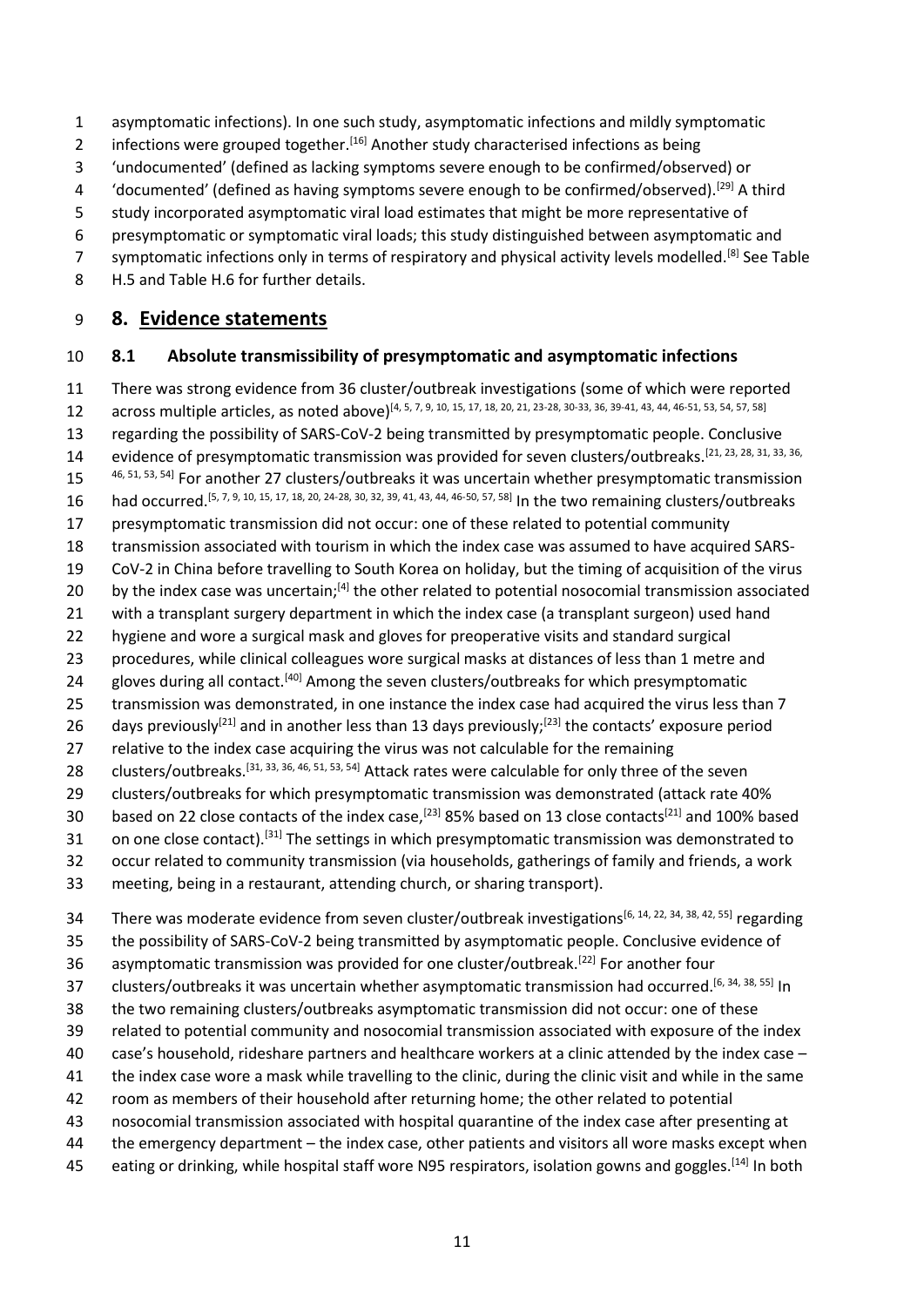- 1 instances, the index case had respiratory symptoms attributable to causes other than COVID-19. In
- 2 the cluster/outbreak for which asymptomatic transmission was demonstrated, the index case had
- acquired the virus less than 7 days previously.<sup>[22]</sup> The attack rate for this cluster/outbreak was 100%
- 4 (based on 3 close contacts of the index case) and the setting was related to community transmission
- 5 (via the index case's household). Although the index case was asymptomaticasymptomatic, they had
- 6 signs typical of viral infection on a CT scan of the chest.
- 7 There was weak evidence from two further cluster/outbreak investigations<sup>[36, 37]</sup> regarding the
- 8 possibility of SARS-CoV-2 being transmitted by presymptomatic or asymptomatic people. For these
- 9 clusters/outbreaks it was not possible to determine whether the index case ever developed
- 10 symptoms and it was uncertain whether transmission occurred.

# 11 **8.2 Relative transmissibility of presymptomatic and asymptomatic infections**

12 There was moderate evidence from four epidemiological studies reported across six articles<sup>[11, 12, 19,</sup> 35, 52, 56] regarding relative transmissibility of presymptomatic, asymptomatic and symptomatic 14 people. No differences in transmission according to symptom status of the index case during the 15 exposure period of their close contacts were detected, although there was a trend towards fewer 16 symptoms in the index case being associated with a lower risk of transmission: presymptomatic 17 versus symptomatic exposure, odds ratio (OR) 0.22 (95% CI 0.01 to 3.86)<sup>[35]</sup> and OR 0.79 (95% CI 0.18 18 to 3.40);<sup>[12]</sup> asymptomatic versus symptomatic exposure, OR 0.57 (95% CI 0.03 to 10.80),<sup>[35]</sup> OR 0.63 19 (95% CI 0.04 to 10.44), <sup>[12]</sup> OR 0.64 (95% CI 0.28 to 1.47)<sup>[11, 19, 52]</sup> and OR 0.83 (95% CI 0.36 to 1.92);<sup>[11,</sup> 20  $^{19, 52}$  and asymptomatic versus presymptomatic exposure, OR 0.17 (95% CI 0.02 to 1.34).<sup>[56]</sup> 21 Conclusive evidence of presymptomatic transmission was provided by two of the epidemiological 22 studies;  $[12, 56]$  conclusive evidence of asymptomatic transmission was provided by two of the studies 23 reported across four articles,  $[11, 19, 52, 56]$  although the definition of an asymptomatic infection was not 24 always reported. Mass testing might have played a role in preventing asymptomatic transmission in 25 two of the studies  $[12, 35]$  because asymptomatic people might have self-isolated from household 26 members when informed about their possible infection.

- 27 There was inconsistent evidence from four mathematical modelling studies<sup>[13, 16, 29, 45]</sup> regarding
- 28 relative transmissibility according to symptom status of the index case during the exposure period of
- 29 their close contacts. Fewer symptoms in the index case during exposure of close contacts was
- 30 associated with a lower risk of transmission in one study: undocumented infections (assumed to be
- 31 associated with fewer symptoms) versus documented infections (assumed to be associated with
- 32 more symptoms), risk ratio (RR) 0.42 (95% credible interval (CrI) 0.34 to 0.61) and RR 0.47 (95% CrI
- 33 0.36 to 0.64) with containment measures such as travel restrictions and contact precautions, and RR
- 34 0.55 (95% CrI 0.49 to 0.60) without containment measures.<sup>[29]</sup> Another study reported a lower risk of 35 transmission by people who were infectious but asymptomatic compared to those who were
- 36 infectious with symptoms, RR 0.81 (95% CrI not reported).<sup>[45]</sup> Another study reported a higher risk of
- 37 transmission by infected people with severe symptoms compared to people who were
- 38 asymptomatic or had mild symptoms, RR 1.03 (95% CrI 0.79 to 1.38).<sup>[16]</sup> The same study reported a
- 39 lower risk of transmission by people who were asymptomatic or had mild symptoms compared to
- 40 those who were presymptomatic, RR 0.033 (95% CrI 0.027 to 0.036).<sup>[16]</sup> The remaining study
- 41 reported percentages of the total reproduction number accounted for presymptomatic,
- 42 asymptomatic and symptomatic transmission (presymptomatic transmission, 47% (95% CrI 11% to
- 43 58%), asymptomatic transmission, 6% (95% CrI 0% to 57%), and symptomatic transmission, 28%
- 44 (95% Crl 9% to 49%)). [13]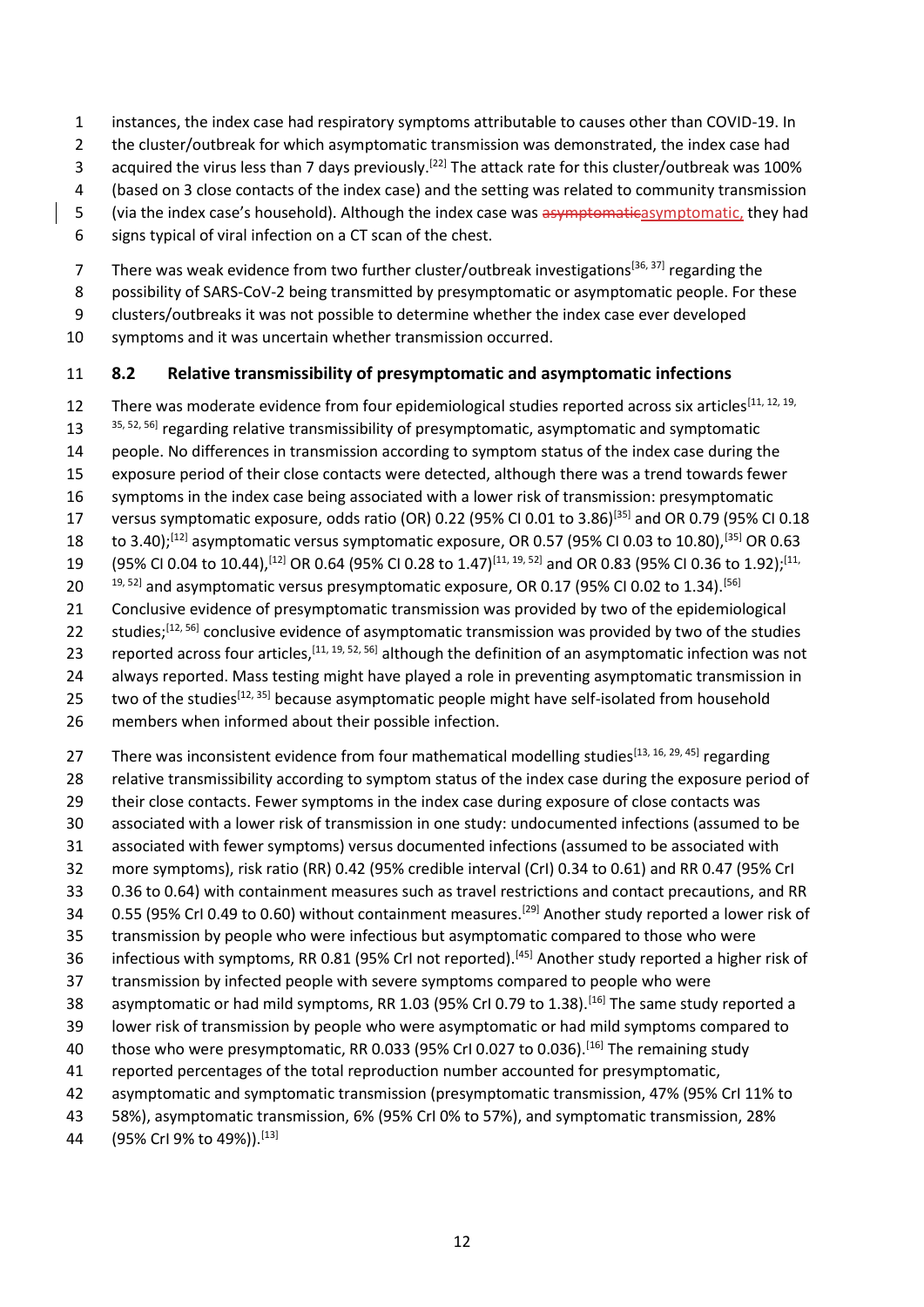- There was weak evidence from one mathematical modelling study<sup>[8]</sup> regarding the relative
- transmissibility of asymptomatic infections according to ventilation characteristics in indoor
- commercial environments. Asymptomatic transmission reproduction numbers with mechanical
- ventilation were lower than those with natural ventilation (supermarket, 0.12 with mechanical
- ventilation versus 0.17 with natural ventilation; post office, 0.17 with mechanical ventilation versus
- 0.41 with natural ventilation; pharmacy, 0.22 with mechanical ventilation versus 0.49 with natural
- ventilation; bank, 0.34 with mechanical ventilation versus 0.81 with natural ventilation; estimates
- refer to modelling of lockdown in which restaurants were required to close and additional voluntary
- measures included fewer staff on duty, customers queueing outside, and ventilation increased by
- keeping external doors open; estimates for restaurant without lockdown, 5.35 with mechanical
- ventilation versus 47.3 with natural ventilation; no CIs or other measures of precision reported).

### **8.3 Transmissibility of post-symptomatic infections**

 No evidence was identified regarding the possibility of SARS-CoV-2 being transmitted by post-symptomatic people.

# **9. Rationale for recommendations**

### **9.1 Outcomes that matter most**

17 The Working Party's interest focused on whether or notwhether transmission occurs as a result of presymptomatic, asymptomatic or post-symptomatic SARS-CoV-2 infection. For the most part, this was evaluated through consideration of absolute risks of transmission. At the start of the evidence review process, it was not anticipated that relative risks of transmission based on the symptom status of an index case would have been examined (because the pandemic was in its early stages 22 and research was just starting to be published). However, it became evident when sifting the results of the systematic literature searches that some studies had investigated relative risks of transmission and this evidence was eligible for inclusion according to the review protocol.

### **9.2 Quality of the evidence**

- The evidence from the cluster/outbreak investigations and epidemiological studies providing estimates of relative risks of transmission based on an index case's symptom status during exposure of their close contacts was assessed for quality using the GRADE framework. All of the evidence from these studies was classified as being of very low quality. Recurring reasons for downgrading the evidence included: risk of bias (for example, due to lack of clarity regarding complete inclusion of an index case's close contacts in the case of cluster/outbreak investigations, and potential confounding factors (such as pre-existing conditions and strength of the immune system) not being accounted for in the case of epidemiological studies providing relative risks of transmission based on the index case's symptom status during exposure of close contacts); imprecision due to CIs for effect estimates crossing predefined thresholds or being unavailable; and indirectness (for example, in studies investigating potential asymptomatic transmission the definition of an asymptomatic infection sometimes included having mild symptoms or signs of infection). The overall assessment of the evidence as being of very low quality did not, however, prevent the Working Party reaching conclusions about characteristics of SARS-CoV-2 transmission and making recommendations for practice (see below).
- The evidence from the mathematical modelling studies included in the review could not be fully
- assessed using the GRADE framework, but some GRADE domains were applicable, for example,
- inconsistency and indirectness. A recurring reason for downgrading the evidence from these studies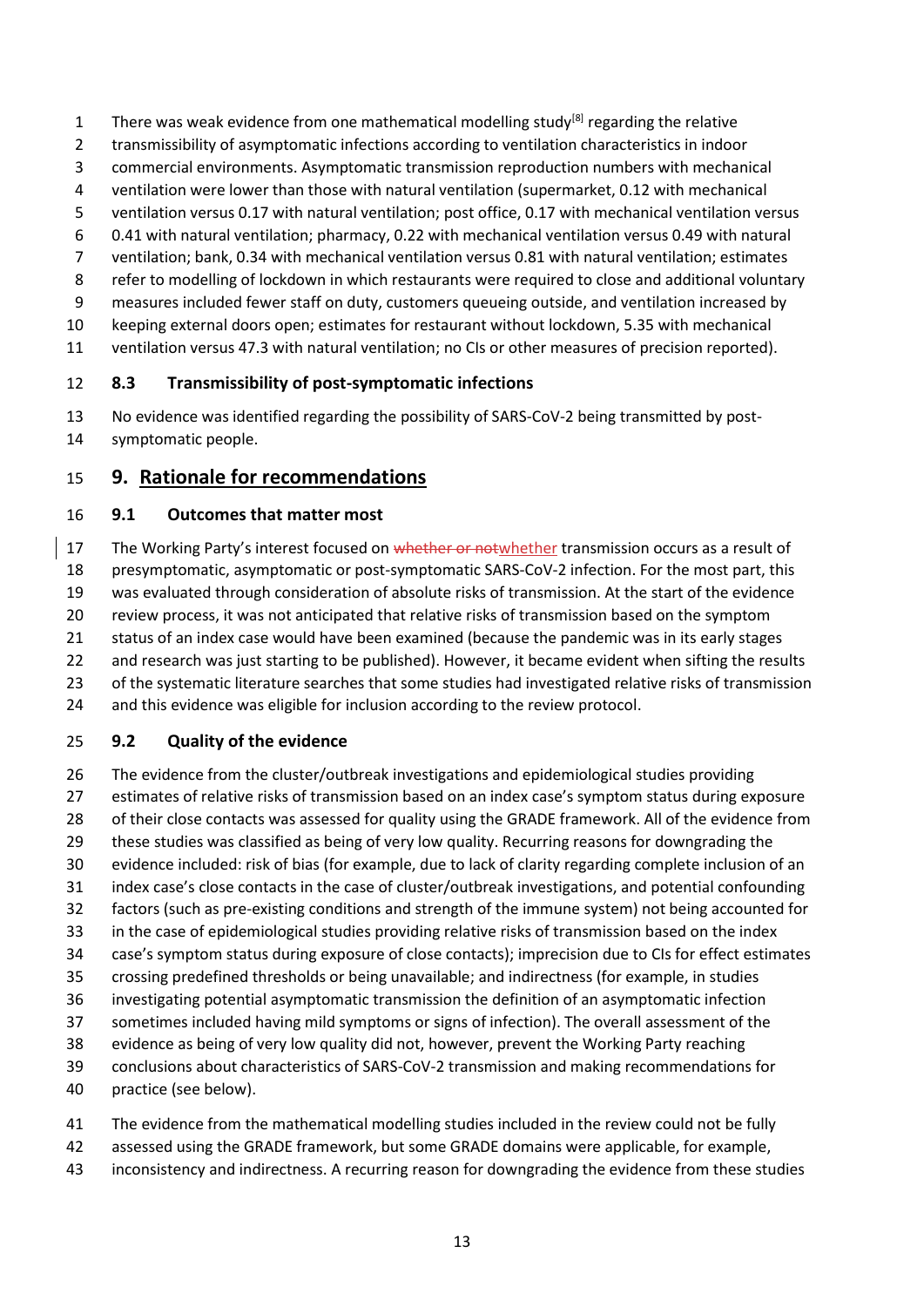- was indirectness due to relative measures of transmissibility according to an index case's symptom
- status during exposure of close contacts not being fully aligned with symptom statuses of interest to
- the Working Party (in particular, presymptomatic and asymptomatic infections).

# **9.3 Benefits and harms**

- Having considered the evidence, the Working Party concluded that:
- presymptomatic transmission (meaning that an index case has no symptoms during the exposure period of their close contacts, but later develops symptoms) is **confirmed**
- 8 asymptomatic transmission (meaning that an index case never develops symptoms or signs of infection) is **probable**.
- There was uncertainty regarding the evidence related to asymptomatic transmission, with the
- Working Party noting that a lack of awareness of symptoms or suppressed symptoms (for example,
- due to taking medication) could not be distinguished from a complete absence of symptoms in the
- reported investigations. The Working Party recognised the potential for subclinical or pauci-
- symptomatic infection while emphasising that truly asymptomatic infection or carriage of SARS-CoV-
- 15 2 occurs and transmission is to be expected.<sup>[59]</sup>
- The Working Party recognised that the list of symptoms suggesting COVID-19 had expanded during
- the pandemic, reflecting growing knowledge of the condition. The evidence review and synthesis
- involved extracting any information about symptoms reported by the study investigators, although it
- was acknowledged that people's perceptions of symptoms differ and this could influence the types
- of symptoms reported. The Working Party emphasised the importance of clarity in defining and
- reporting symptoms in future research related to COVID-19.
- The settings in which presymptomatic or asymptomatic transmission was demonstrated mirrored
- those reported in the first of the pair of guidance articles in which routes of transmission, regardless
- 24 of the symptom status of the index case, were explored.<sup>[3]</sup> In particular, presymptomatic
- transmission was demonstrated to occur in community settings that included households,
- gatherings of family and friends, a work meeting, being in a restaurant, attending church, or sharing
- transport. The Working Party agreed that transmission in the absence of noticeable symptoms could
- similarly occur in health and care settings that involve people being in close proximity.
- The Working Party agreed that from the perspective of preventing transmission by people without
- 30 symptoms, it is immaterial whether or notwhether they later develop symptoms. The
- recommendations were therefore phrased in terms of people without symptoms rather than using
- the terms presymptomatic and asymptomatic. The Working Party anticipated that this phrasing
- would also make the recommendations more meaningful to the public.
- The benefits of preventing transmission of SARS-CoV-2 by people without symptoms include the
- prevention of ill health due to COVID-19 among their close contacts and the prevention of onward
- transmission to ever greater numbers of people. Possible harms associated with actions intended to
- prevent transmission of SARS-CoV-2 (such as social distancing, hand hygiene and the use of PPE)
- arise through restriction of personal freedoms and a need to modify behaviours with potential
- adverse consequences in terms of, for example, mental health and wellbeing. These benefits and
- harms apply to healthcare workers, patients and their families/carers, and the public. On balance,
- the Working Party recognised that since anyone might carry the virus without knowing it, or be
- infected without having noticeable symptoms, the recommendations should reinforce the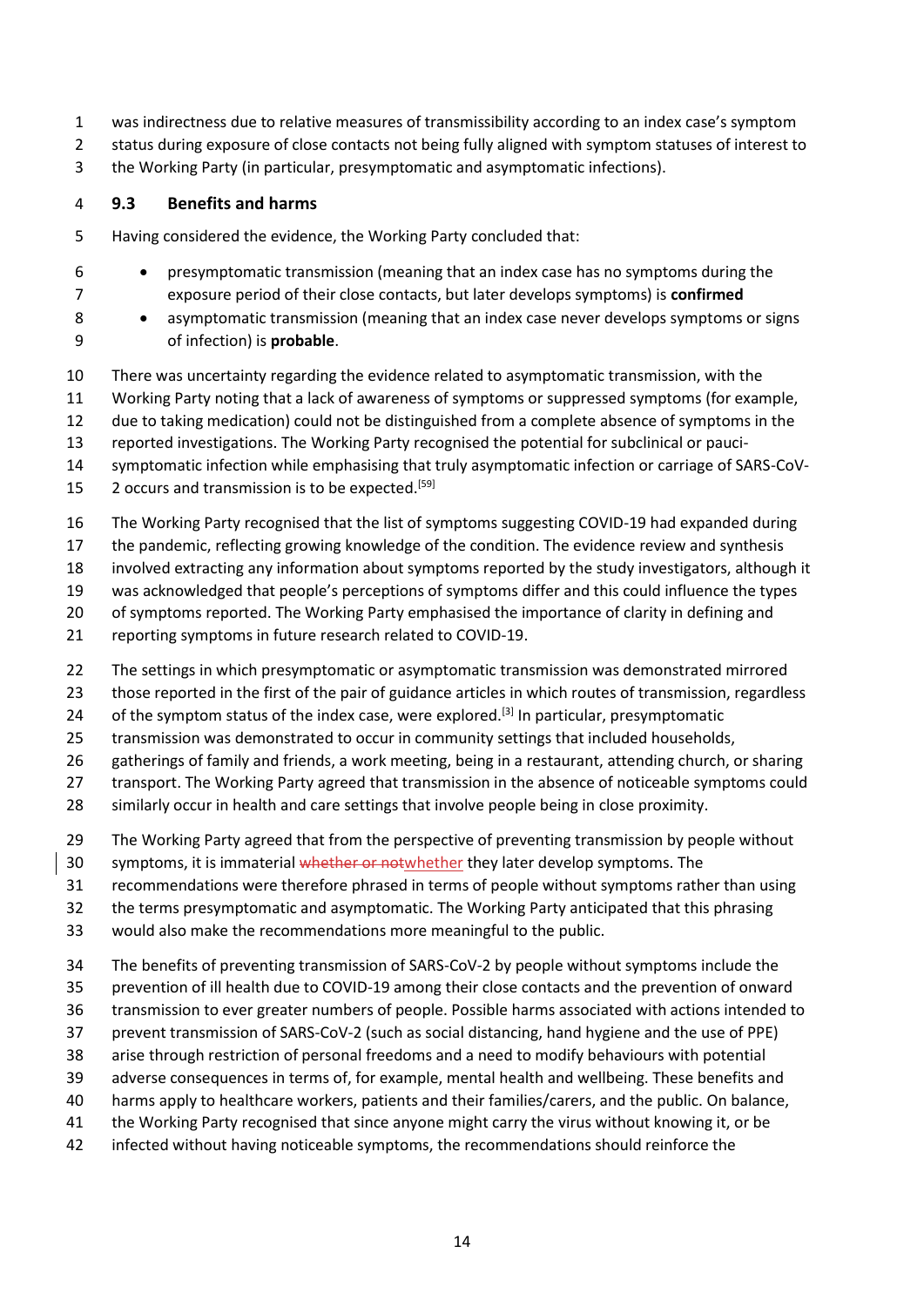- importance of adhering to existing legislation and guidance intended to reduce the risk of
- transmission of SARS-CoV-2 in the general population.
- The Working Party noted that the evidence regarding relative risks of transmission according to
- 4 symptom status suggested that presymptomatic infections are less transmissible than are
- symptomatic infections, and that asymptomatic infections are less transmissible than are
- presymptomatic infections. The Working Party was aware that the viral load associated with
- asymptomatic and pauci-symptomatic infections is typically lower than that associated with
- symptomatic infection,<sup>[59]</sup> lending plausibility to a lower rate of transmission. Based on the available
- evidence, the Working Party therefore agreed that the recommendations should highlight the
- likelihood of greater transmissibility from people with symptoms than from those without
- symptoms. Due to some uncertainty remaining, the Working Party also prioritised relative risks of
- transmission, including the correlation between transmission and quantification of viral shedding, as
- an area for future research.
- Although the evidence from the mathematical modelling studies was regarded as indirect, the
- Working Party noted the reported differences in asymptomatic transmission rates in indoor
- environments under different ventilation scenarios. This prompted the Working Party to emphasise
- the importance of ventilation in enclosed spaces in the recommendations.
- The Working Party was acutely aware that the development of the guidance was occurring during an
- evolving pandemic. When formulating the recommendations, the Working Party recognised the
- 20 possibility of reinfection in people who previously had COVID-19, $[60]$  the emergence of variants of
- concern, and ongoing immunisation programmes. As such, the Working Party highlighted in the
- recommendations that the characteristics and implications of transmission of SARS-CoV-2 by people
- without symptoms might change in the future.
- 24 The likelihood of post-symptomatic transmission (meaning that an index case has no symptoms
- during the exposure period of their close contacts, but previously had symptoms) could not be
- assessed because of an absence of evidence. The Working Party agreed that post-symptomatic
- 27 transmission should be prioritised as an area for further research.

#### **9.4 Cost effectiveness and resource use**

- The Working Party did not undertake a detailed economic analysis because the recommendations focused on raising awareness of the possibility of presymptomatic and asymptomatic transmission of SARS-CoV-2 and reinforcing existing legislation and guidance aimed at preventing transmission. However, the Working Party considered costs and resource use from the perspective of health and care systems and identified that costs associated with transmission that is not prevented include the costs of managing COVID-19 in infected patients and the costs of needing additional resources such as PPE. Considerations related to the value of time as a resource included the time taken to don and doff PPE and time away from work for healthcare workers who are unwell or required to self-isolate. Taken together, these considerations emphasise increased pressure on healthcare systems when COVID-19 is prevalent. The Working Party recognised potential inconvenience and possible adverse
- consequences (in terms of mental health and wellbeing of healthcare workers, patients and their
- families/carers) of implementing measures such as social distancing and using PPE. The Working
- Party also recognised that the cost effectiveness of preventing transmission would be greater in
- aspects of healthcare focusing on people more vulnerable to COVID-19.
-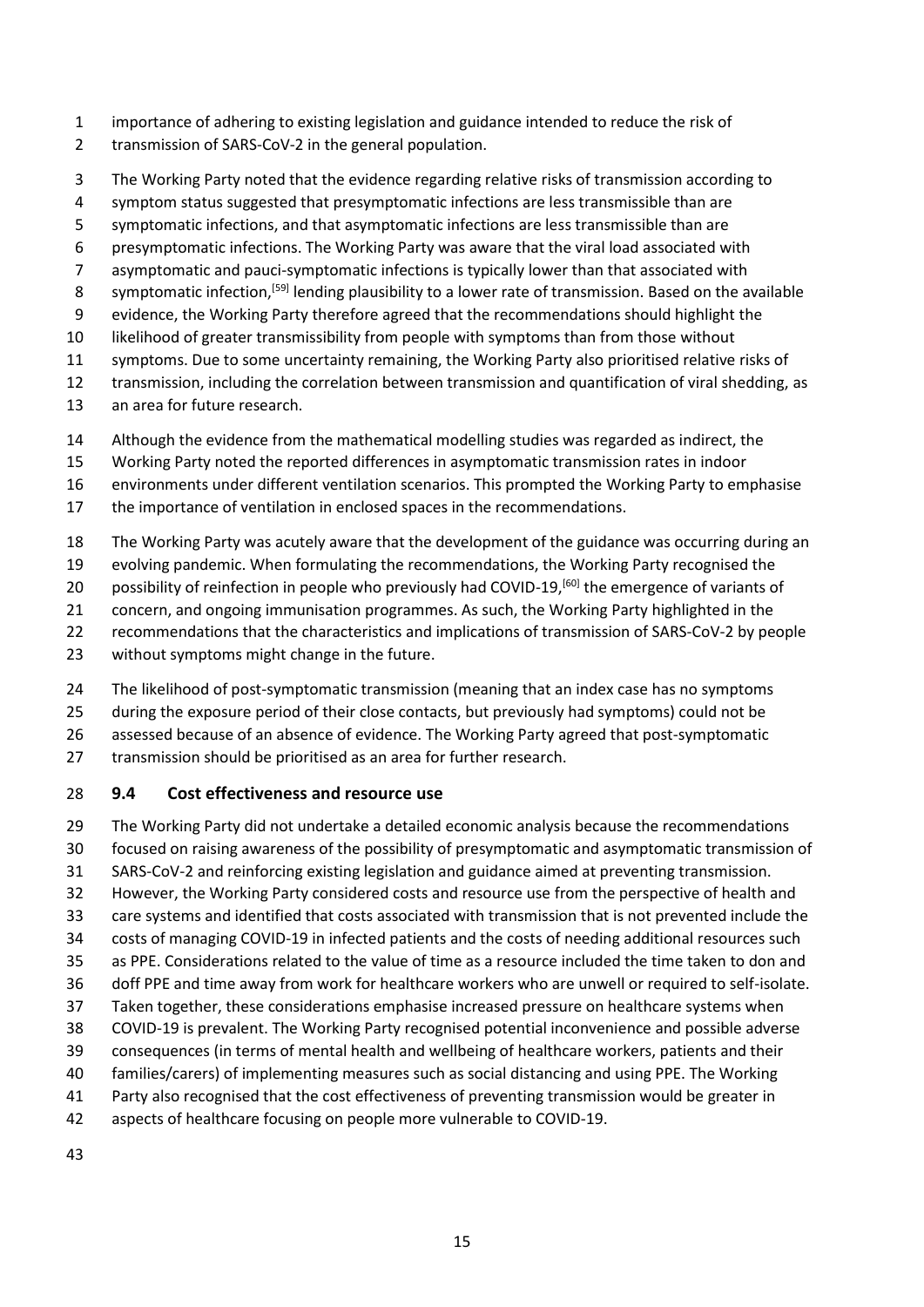#### **9.5 Other considerations**

- As outlined above, the Working Party highlighted several areas for future research. These included consideration of:
- when a person who has acquired SARS-CoV-2 becomes infectious and
- how long infectivity lasts in the absence of symptoms.
- While the evidence available to the Working Party demonstrated presymptomatic transmission
- within 7 days of an index case acquiring the virus, later transmission could not be ruled out.
- Moreover, the available evidence did not permit a detailed analysis of infectivity during the first 7
- days since acquiring the virus, which was of interest to the Working Party and could form part of
- future research. The Working Party also highlighted potential seasonality in transmission rates, and
- indoor versus outdoor transmission, as areas to explore in future research.
- The Working Party discussed the relevance and possible consequences of lung damage revealed by
- CT scans in people who did not report symptoms. The Working Party questioned whether such
- features might have longer-term consequences for a person who although infected has no
- noticeable symptoms and recommended this as an area for future research.

 The Working Party made several observations regarding the quality of the evidence identified in the review. While the importance of rapid evaluation during a pandemic caused by a novel disease such as COVID-19 was appreciated, the value in ensuring robust and efficient research activity was also recognised. The Working Party agreed that this value could be promoted by avoiding duplication and 20 repetition in data collection, analysisanalysis, and reporting, and acknowledged the time needed to ensure high quality research outputs. The Working Party highlighted the desirability of concerted 22 global action to coordinate research activity and formalised data gathering and sharing in the event of future pandemics caused by novel diseases. The Working Party acknowledged that some of the areas recommended for future research might already have been addressed in primary studies or systematic reviews published after the searches for the evidence review had been completed. Although the Working Party had considered updating the review to take account of more recently 27 published evidence, the rate at which additional evidence was being published prohibited such an approach. For example, rerunning the MEDLINE and Embase searches in April 2021 indicated that approximately 20,000 further articles would need to be considered; it was, therefore, not feasible to undertake a timely and systematic update of the review using the original search terms. The Working Party emphasised that the research recommendations were intended to build on the evidence review and allow the guidance to be refined or extended, preferably with reference to evidence of higher quality and allowing more focused or nuanced consideration of SARS-CoV-2 transmission dynamics. By November 2021, rerunning the MEDLINE and Embase searches resulted in an additional 30,000 articles, which when filtered to select records containing the phrase 'systematic review' in the title, abstract or keywords identified nearly 600 articles. Among these systematic reviews, a handful investigated relative transmissibility of presymptomatic, asymptomatic and 38 symptomatic infections;<sup>[61-69]</sup> however, none evaluated the impact of new variants of SARS-CoV-2 or the implementation of immunisation programmes. Indeed, most relied on literature searches conducted in a similar timescale to those of the Working Party. None of the published systematic reviews evaluated transmissibility of SARS-CoV-2 in the post-symptomatic period. The Working Party therefore concluded that no published evidence syntheses were available at the time to prompt reconsideration of the recommendations that had been formulated previously.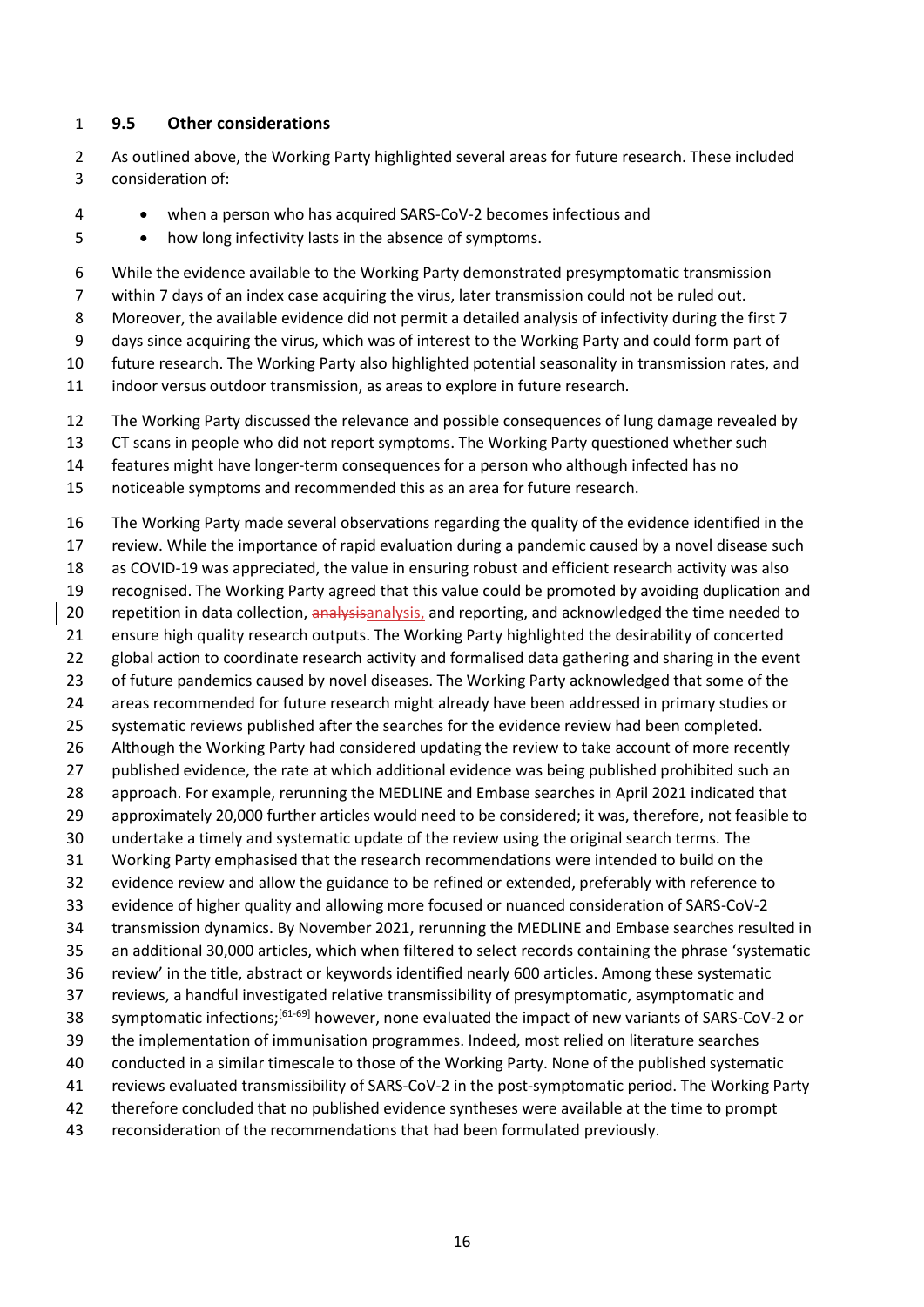- The Working Party noted that evidence included in the review suggested that using PPE (such as face
- masks or coverings) reduced the risk of transmission of SARS-CoV-2 by people with presymptomatic
- or asymptomatic infection. The current evidence review was not designed to explore this
- 4 systematically, whereas the first of the pair of guidance articles<sup>[3]</sup> includes recommendations
- regarding appropriate PPE in various circumstances. The Working Party also noted that in an
- investigation exploring the possibility of asymptomatic transmission, hospital quarantine of the
- index case involved the index case and other patients and visitors wearing masks except when eating
- 8 or drinking.<sup>[14]</sup> The Working Party recognised the removal of masks to allow eating and drinking as
- being increasingly important in nosocomial outbreaks of COVID-19, and this could have implications
- for activities in the community such as visiting restaurants.

#### *Recommendations*

Be aware that:

- people without noticeable symptoms may transmit the SARS-CoV-2 virus to other people
- transmission of SARS-CoV-2 from people without symptoms may occur in all settings in which people are in close proximity
- 16 however, it is likely that the risk of transmission of SARS-CoV-2 is greater from people who have symptoms compared with those who do not.
- Even in the absence of symptoms, adhere to legislation and guidance regarding measures to reduce
- the risk of transmission of SARS-CoV-2 (such as social distancing, hand hygiene, use of personal protective equipment and ventilation of enclosed spaces).
- Be aware that the future transmissibility of SARS-CoV-2 from people carrying the virus without symptoms might depend on the:
- 23 nature of further waves or outbreaks of COVID-19
- emergence and circulation of SARS-CoV-2 variants of concern
- potential for people who have had COVID-19 previously to be reinfected
- effectiveness of available vaccines, including the longevity of immunity they confer.
- 27 Be aware that it is not yet known to what extent or for how long people recovering from acute infection can transmit the SARS-CoV-2 virus to other people.

# **10.Conclusions**

- Based on the evidence review, which included research published to the end of May 2020, the Working Party considered presymptomatic transmission of SARS-CoV-2 to be confirmed, and asymptomatic transmission to be probable. The evidence for these forms of transmission was sufficient for the Working Party to formulate several strong recommendations with the intention of raising awareness in health and care settings of the potential for transmission in the absence of symptoms. The recommendations were intended to reinforce existing legislation and guidance specifying measures for reducing the risk of transmission from people who have no noticeable symptoms. The Working Party formulated recommendations for future research to address areas of uncertainty, such as the relative transmissibility of presymptomatic, asymptomatic and symptomatic infections, the period of infectivity in people without symptoms, and the possibility of transmission 40 in the post-symptomatic period. The Working Party emphasised the importance of good quality
- design, analysis and reporting of research studies even in pandemic situations. The Working Party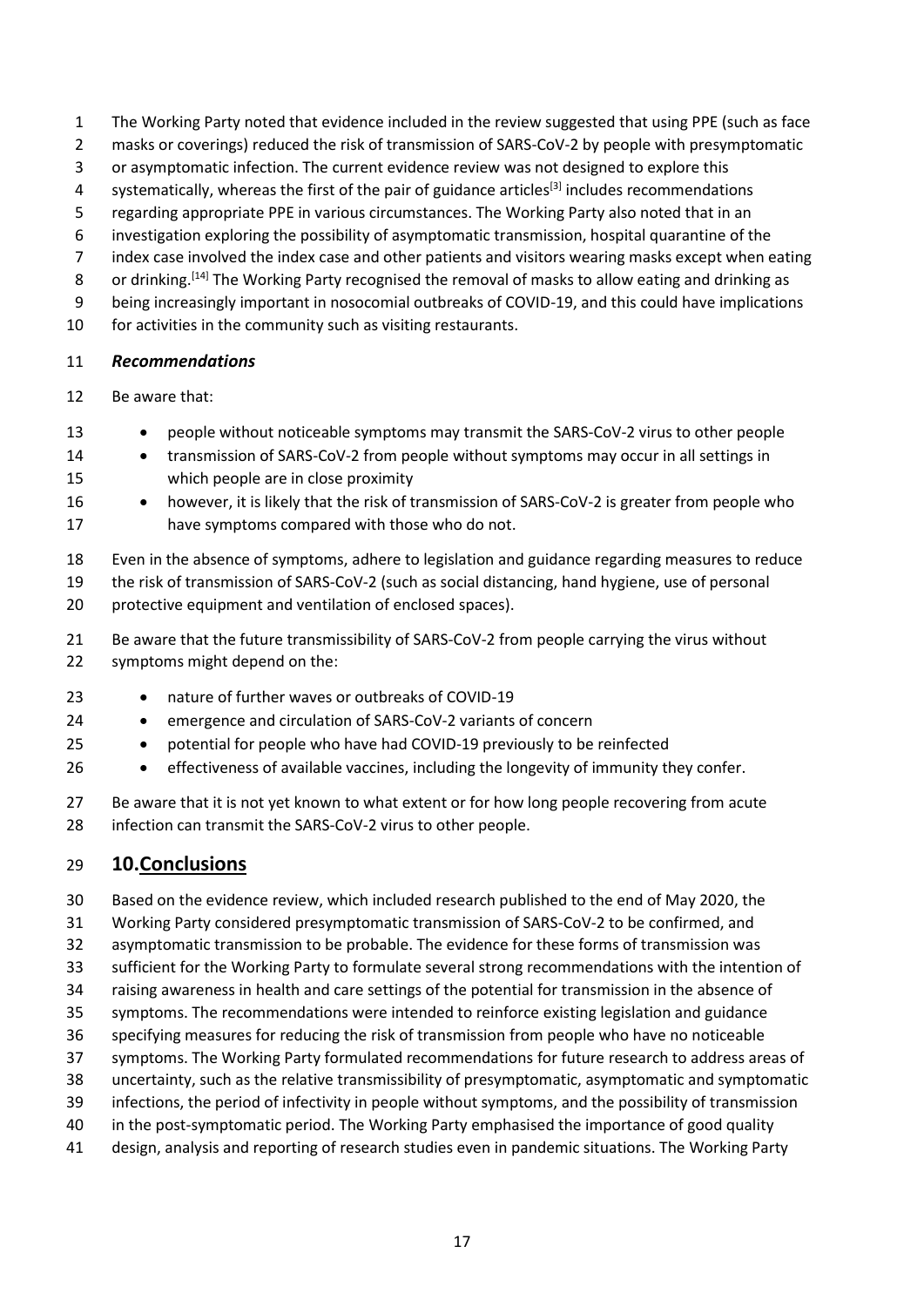- also highlighted the desirability of concerted action to coordinate research activity and share
- outputs effectively.

#### **11. Further research**

The rationale for the following research recommendations is presented in Section 9.

#### *Research recommendations*

- What is the relative transmissibility of SARS-CoV-2 from people with presymptomatic, asymptomatic
- and symptomatic infection, and how does transmission correlate with quantification of viral
- shedding?
- How long after acquiring SARS-CoV-2 do people without symptoms become infectious and how long does infectivity last?
- To what extent or for how long can people who have acquired SARS-CoV-2 and are post-
- symptomatic transmit the virus to other people?
- What are the long-term consequences of lung damage associated with SARS-CoV-2 infection in
- people who do not report symptoms?
- What impact do reinfection, variants of concern, and immunisation programmes have on
- transmission of SARS-CoV-2?

#### **Declarations**

- *Ethics approval and consent to participate*
- Not applicable.
- *Consent for publication*
- Not applicable.
- *Availability of data and materials*
- 23 All data generated or analysed during this study are included in this published article and its
- supplementary information files.
- *Competing interests*
- The authors declare that they have no competing interests (see Section 4.3 and Appendix B for further details).
- *Funding*
- See Section 4.2.
- *Authors' contributions*
- All authors except LR and SMS were involved in identifying the review question and developing the
- review protocol. MAM conducted the literature searches, sifted the search results, prepared
- evidence tables, profiles and statements, and documented the Working Party's interpretation of the
- evidence and formulation of recommendations. AB supported development of the literature
- searches. NVR performed dual sifting of 10% of search results. JB prepared the lay summary. APRW
- chaired the Working Party. All authors provided feedback during development of the evidence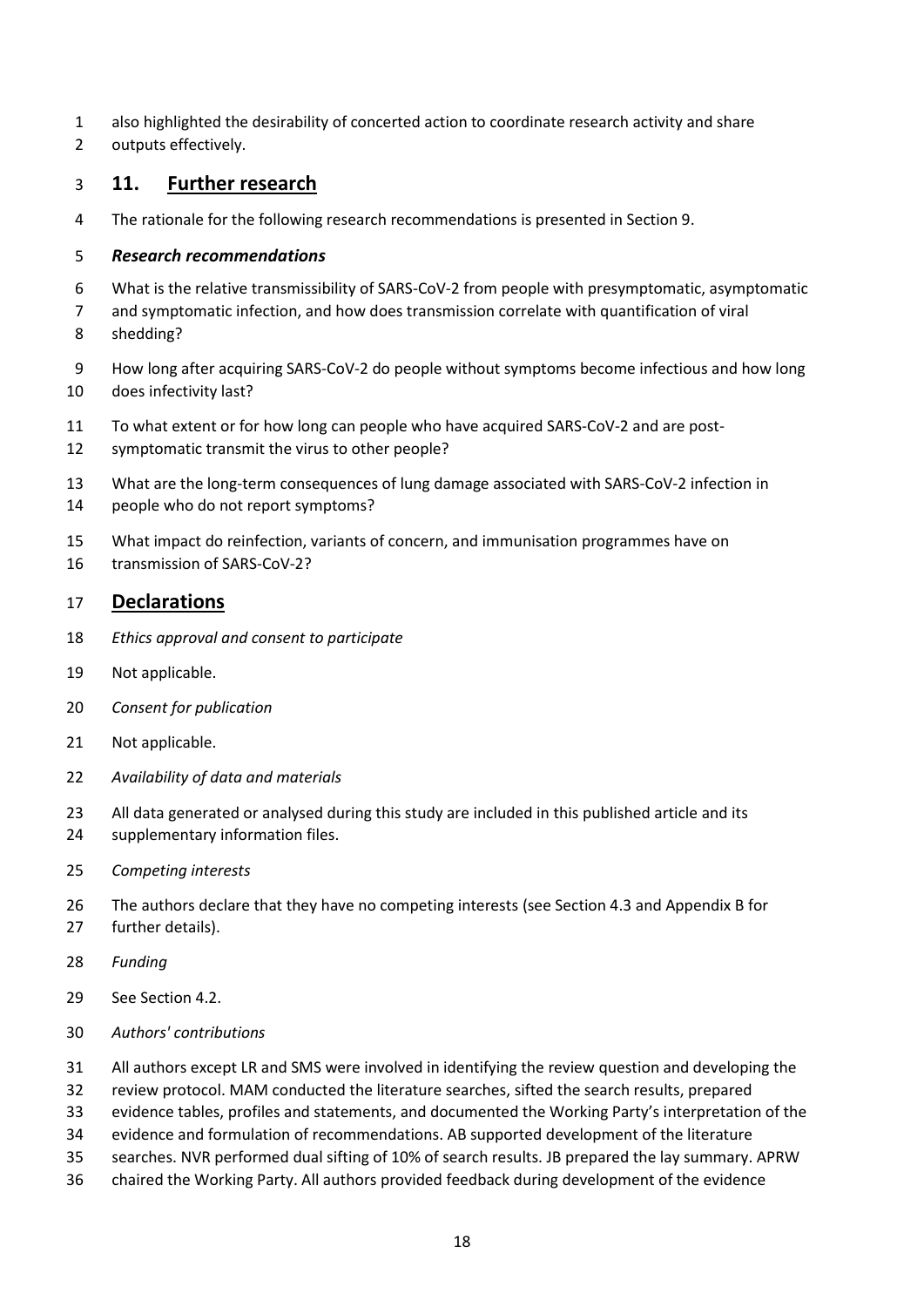- tables, profiles and statements, were involved in interpreting the evidence and formulating
- recommendations (including research recommendations), reviewed and prepared responses to
- stakeholder consultation comments and approved the final manuscript.
- *Acknowledgements*
- See Section 4.1.

## **References**

 1. JHU. Coronavirus Resource Center: Johns Hopkins University & Medicine (JHU); 2020 [Available from: https://coronavirus.jhu.edu/; accessed 30 November 2021].

2. NICE. Developing NICE guidelines: the manual: National Institute for Health and Care

 Excellence (NICE); 2014 [Available from: https://www.nice.org.uk/process/pmg20/; accessed 30 November 2021].

 3. Bak A, Mugglestone MA, Ratnaraja NV, Wilson JA, Loveday HP, Rivett L, et al. SARS-CoV-2 routes of transmission and recommendations for preventing acquisition: joint British Infection Association (BIA), Healthcare Infection Society (HIS), Infection Prevention Society (IPS) and Royal

College of Pathologists (RCPath) guidance. Journal of Hospital Infection. 2021;114:79-103.

- 4. Bae JM. A Chinese case of coronavirus disease 2019 (COVID-19) did not show infectivity during the incubation period: Based on an epidemiological survey. Journal of Preventive Medicine and Public Health. 2020;53(2):67-9.
- 5. Baettig SJ, Parini A, Cardona I, Morand GB. Case series of coronavirus (SARS-CoV-2) in a military recruit school: clinical, sanitary and logistical implications. BMJ Mil Health. 2020;16:16.
- 6. Bai Y, Yao L, Wei T, Tian F, Jin DY, Chen L, et al. Presumed Asymptomatic Carrier Transmission of COVID-19. Jama. 2020;21:21.
- 23 7. Bohmer MM, Buchholz U, Corman VM, Hoch M, Katz K, Marosevic DV, et al. Investigation of a COVID-19 outbreak in Germany resulting from a single travel-associated primary case: a case
- series. The Lancet Infectious Diseases. 2020;15:15.

 8. Buonanno G, Stabile L, Morawska L. Estimation of airborne viral emission: Quanta emission rate of SARS-CoV-2 for infection risk assessment. Environ Int. 2020;141:105794.

- 28 9. Cai J, Sun W, Huang J, Gamber M, Wu J, He G. Indirect Virus Transmission in Cluster of COVID-19 Cases, Wenzhou, China, 2020. Emerg Infect Dis. 2020;26(6):1343-5.
- 10. Chan JF, Yuan S, Kok KH, To KK, Chu H, Yang J, et al. A familial cluster of pneumonia associated with the 2019 novel coronavirus indicating person-to-person transmission: a study of a family cluster. Lancet. 2020;395(10223):514-23.
- 11. Chen Y, Wang AH, Yi B, Ding KQ, Wang HB, Wang JM, et al. [Epidemiological characteristics of infection in COVID-19 close contacts in Ningbo city]. Chung Hua Liu Hsing Ping Hsueh Tsa Chih. 2020;41(5):667-71.
- 12. Cheng HY, Jian SW, Liu DP, Ng TC, Huang WT, Lin HH, et al. Contact Tracing Assessment of COVID-19 Transmission Dynamics in Taiwan and Risk at Different Exposure Periods Before and After Symptom Onset. JAMA Intern Med. 2020;01:01.
- 13. Ferretti L, Wymant C, Kendall M, Zhao L, Nurtay A, Abeler-Dorner L, et al. Quantifying SARS-CoV-2 transmission suggests epidemic control with digital contact tracing. Science.
- 2020;368(6491):08.
- 14. Gao M, Yang L, Chen X, Deng Y, Yang S, Xu H, et al. A study on infectivity of asymptomatic SARS-CoV-2 carriers. Respir Med. 2020;169:106026.
- 15. Gao Y, Shi C, Chen Y, Shi P, Liu J, Xiao Y, et al. A cluster of the Corona Virus Disease 2019 caused by incubation period transmission in Wuxi, China. Journal of Infection. 2020;80(6):666-70.
- 16. Gatto M, Bertuzzo E, Mari L, Miccoli S, Carraro L, Casagrandi R, et al. Spread and dynamics of
- the COVID-19 epidemic in Italy: Effects of emergency containment measures. Proceedings of the
- National Academy of Sciences of the United States of America. 2020;117(19):10484-91.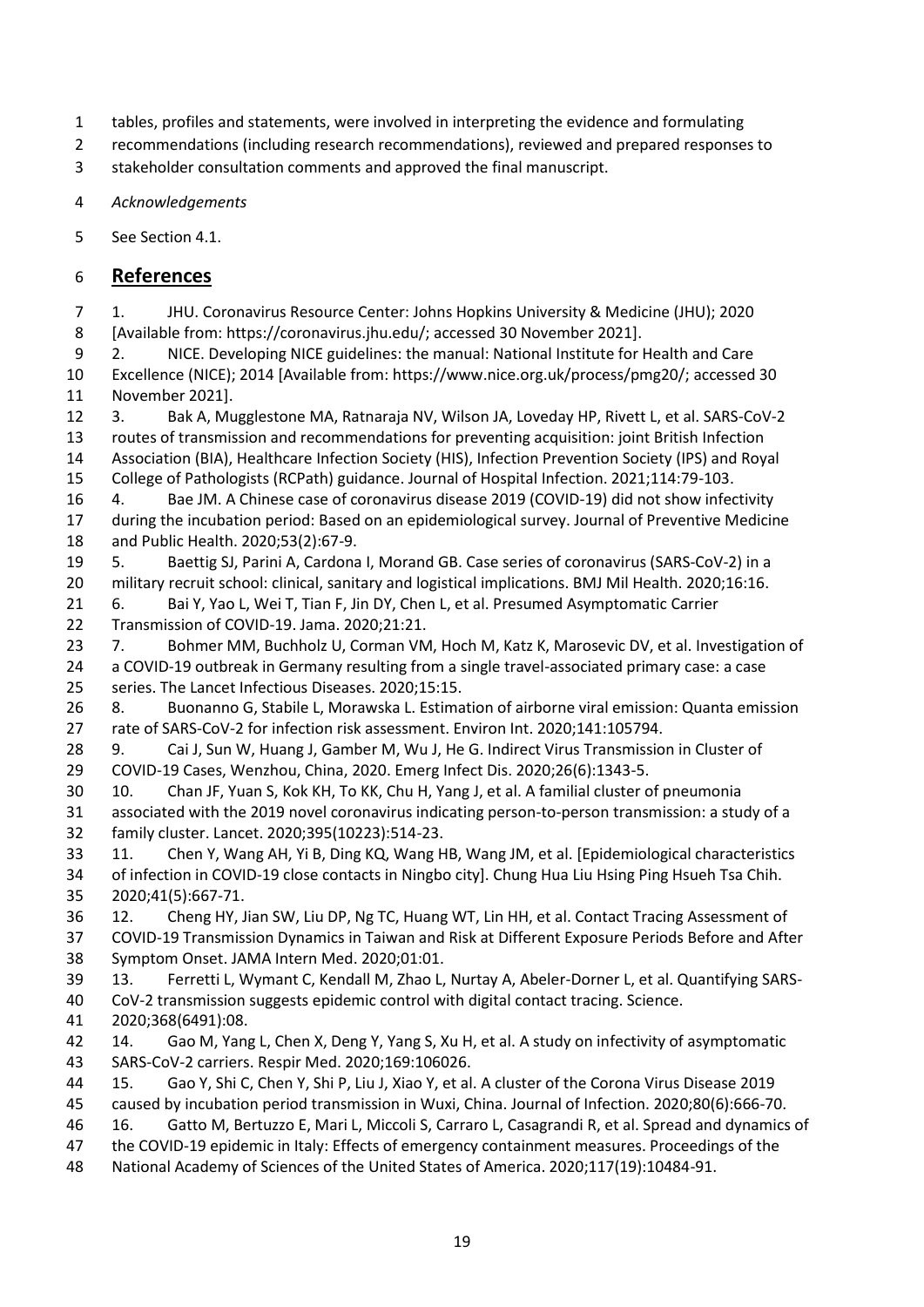17. Guan Q, Liu M, Zhuang YJ, Yuan Y, Wang SS, Li J, et al. [Epidemiological investigation of a family clustering of COVID-19]. Chung Hua Liu Hsing Ping Hsueh Tsa Chih. 2020;41(5):629-33. 18. Hamner L, Dubbel P, Capron I, Ross A, Jordan A, Lee J, et al. High SARS-CoV-2 Attack Rate Following Exposure at a Choir Practice - Skagit County, Washington, March 2020. MMWR Morb Mortal Wkly Rep. 2020;69(19):606-10. 19. He D, Zhao S, Lin Q, Zhuang Z, Cao P, Wang MH, et al. The relative transmissibility of asymptomatic COVID-19 infections among close contacts. International Journal of Infectious Diseases. 2020;94:145-7. 20. He X, Lau EHY, Wu P, Deng X, Wang J, Hao X, et al. Temporal dynamics in viral shedding and transmissibility of COVID-19. Nature Medicine. 2020;26(5):672-5. 21. Hijnen D, Marzano AV, Eyerich K, GeurtsvanKessel C, Gimenez-Arnau AM, Joly P, et al. SARS- CoV-2 Transmission from Presymptomatic Meeting Attendee, Germany. Emerg Infect Dis. 2020;26(8):11. 22. Hu Z, Song C, Xu C, Jin G, Chen Y, Xu X, et al. Clinical characteristics of 24 asymptomatic infections with COVID-19 screened among close contacts in Nanjing, China. Sci China Life Sci. 2020;63(5):706-11. 23. Huang L, Zhang X, Zhang X, Wei Z, Zhang L, Xu J, et al. Rapid asymptomatic transmission of COVID-19 during the incubation period demonstrating strong infectivity in a cluster of youngsters aged 16-23 years outside Wuhan and characteristics of young patients with COVID-19: A prospective contact-tracing study. Journal of Infection. 2020;80(6):e1-e13. 24. Huang R, Xia J, Chen Y, Shan C, Wu C. A family cluster of SARS-CoV-2 infection involving 11 patients in Nanjing, China. The Lancet Infectious Diseases. 2020;20(5):534-5. 25. Kang M, Jie Wu J, Ma W, He J, Lu J, Liu T, et al. Evidence and characteristics of human-to- human transmission of SARS-CoV-2. medRxiv preprint. 2020. 26. Kupferschmidt K. Study claiming new coronavirus can be transmitted by people without symptoms was flawed. Science. 2020. 27 27. Li C, Ji F, Wang L, Wang L, Hao J, Dai M, et al. Asymptomatic and Human-to-Human Transmission of SARS-CoV-2 in a 2-Family Cluster, Xuzhou, China. Emerg Infect Dis. 2020;26(7):31. 28. Li P, Fu JB, Li KF, Chen Y, Wang HL, Liu LJ, et al. Transmission of COVID-19 in the terminal stage of incubation period: a familial cluster. International Journal of Infectious Diseases. 2020;16:16. 29. Li R, Pei S, Chen B, Song Y, Zhang T, Yang W, et al. Substantial undocumented infection facilitates the rapid dissemination of novel coronavirus (SARS-CoV-2). Science. 2020;368(6490):489- 93. 30. Li YK, Peng S, Li LQ, Wang Q, Ping W, Zhang N, et al. Clinical and Transmission Characteristics of Covid-19 - A Retrospective Study of 25 Cases from a Single Thoracic Surgery Department. Curr Med Sci. 2020;40(2):295-300. 31. Liu YC, Liao CH, Chang CF, Chou CC, Lin YR. A locally transmitted case of SARS-CoV-2 infection in Taiwan. New England Journal of Medicine. 2020;382 (11) (no pagination)(NEJMc2001573). 32. Liu YF, Li JM, Zhou PH, Liu J, Dong XC, Lyu J, et al. [Analysis on cluster cases of COVID-19 in Tianjin]. Chung Hua Liu Hsing Ping Hsueh Tsa Chih. 2020;41(5):653-6. 33. Lu J, Gu J, Li K, Xu C, Su W, Lai Z, et al. COVID-19 Outbreak Associated with Air Conditioning in Restaurant, Guangzhou, China, 2020. Emerg Infect Dis. 2020;26(7):1628-31. 34. Lu S, Lin J, Zhang Z, Xiao L, Jiang Z, Chen J, et al. Alert for non-respiratory symptoms of Coronavirus Disease 2019 (COVID-19) patients in epidemic period: A case report of familial cluster with three asymptomatic COVID-19 patients. Journal of Medical Virology. 2020. 35. Park SY, Kim YM, Yi S, Lee S, Na BJ, Kim CB, et al. Coronavirus Disease Outbreak in Call Center, South Korea. Emerg Infect Dis. 2020;26(8):23. 36. Pung R, Chiew CJ, Young BE, Chin S, Chen MIC, Clapham HE, et al. Investigation of three clusters of COVID-19 in Singapore: implications for surveillance and response measures. The Lancet.

2020;395(10229):1039-46.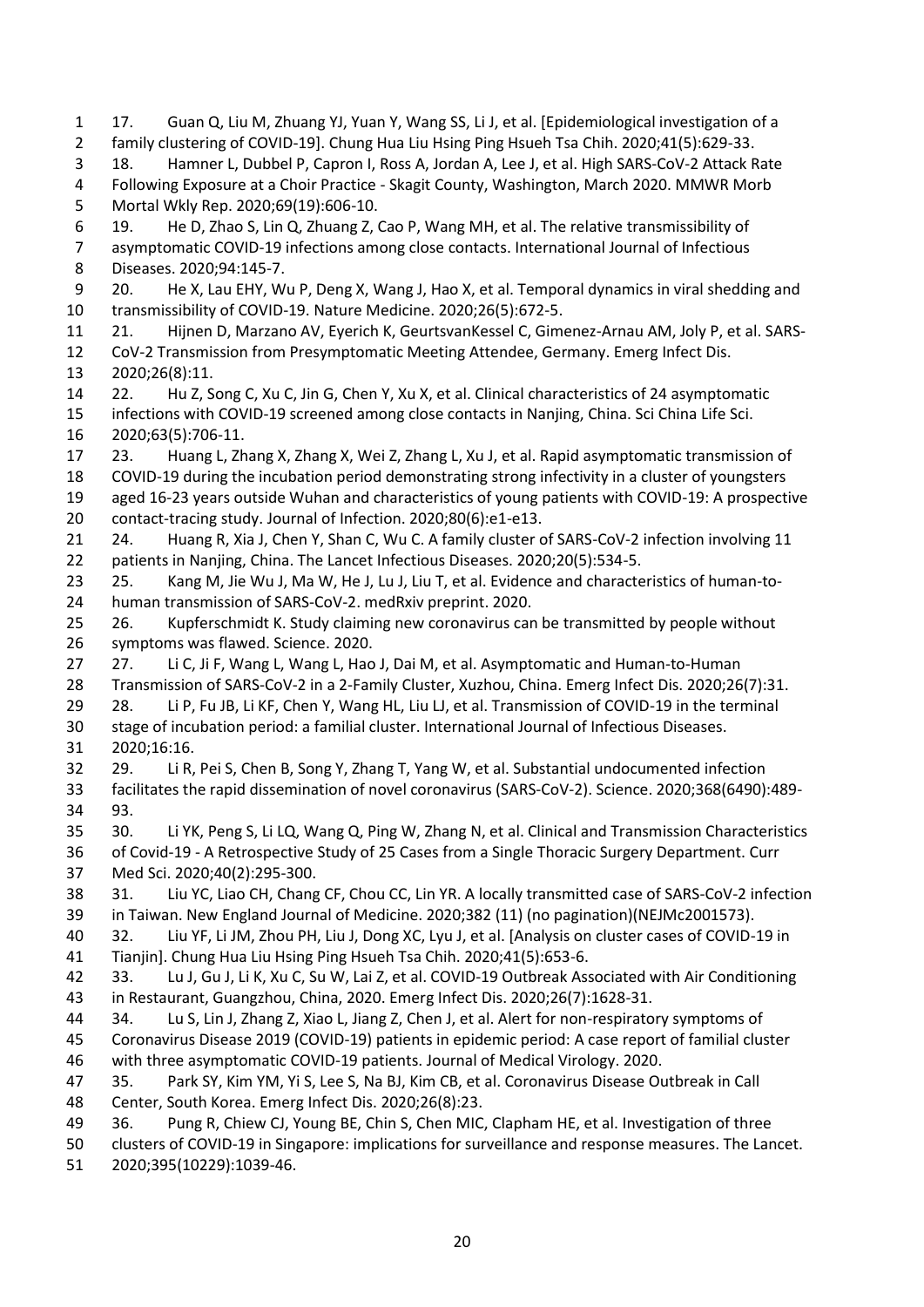37. Qian G, Yang N, Ma AHY, Wang L, Li G, Chen X, et al. A COVID-19 Transmission within a family cluster by presymptomatic infectors in China. Clin Infect Dis. 2020;23:23. 38. Qiu C, Deng Z, Xiao Q, Shu Y, Deng Y, Wang H, et al. Transmission and clinical characteristics of coronavirus disease 2019 in 104 outside-Wuhan patients, China. Journal of Medical Virology. 2020;05:05. 39. Qiu YY, Wang SQ, Wang XL, Lu WX, Qiao D, Li JB, et al. [Epidemiological analysis on a family cluster of COVID-19]. Chung Hua Liu Hsing Ping Hsueh Tsa Chih. 2020;41(4):494-7. 40. Ravaioli M, Comai G, Germinario G, Maroni L, La Manna G. Kidney transplantation with pre- symptomatic COVID-19 positive surgeon. American Journal of Transplantation. 2020;05:05. 41. Rothe C, Schunk M, Sothmann P, Bretzel G, Froeschl G, Wallrauch C, et al. Transmission of 2019-nCoV Infection from an Asymptomatic Contact in Germany. New England Journal of Medicine. 2020;382(10):970-1. 42. Scott SE, Zabel K, Collins J, Hobbs KC, Kretschmer MJ, Lach M, et al. First Mildly Ill, Non- Hospitalized Case of Coronavirus Disease 2019 (COVID-19) Without Viral Transmission in the United States - Maricopa County, Arizona, 2020. Clin Infect Dis. 2020;02:02. 43. Song R, Han B, Song M, Wang L, Conlon CP, Dong T, et al. Clinical and epidemiological features of COVID-19 family clusters in Beijing, China. Journal of Infection. 2020;23:23. 44. Tong ZD, Tang A, Li KF, Li P, Wang HL, Yi JP, et al. Potential Presymptomatic Transmission of SARS-CoV-2, Zhejiang Province, China, 2020. Emerg Infect Dis. 2020;26(5):1052-4. 45. Wan H, J-A. C, G-J. Y. Risk estimation and prediction by modeling the transmission of the novel coronavirus (COVID-19) in mainland China excluding Hubei province. medRxiv preprint. 2020. 46. Wei WE, Li Z, Chiew CJ, Yong SE, Toh MP, Lee VJ. Presymptomatic Transmission of SARS-CoV- 2 - Singapore, January 23-March 16, 2020. MMWR Morb Mortal Wkly Rep. 2020;69(14):411-5. 24 47. Wu WS, Li YG, Wei ZF, Zhou PH, Lyu LK, Zhang GP, et al. [Investigation and analysis on characteristics of a cluster of COVID-19 associated with exposure in a department store in Tianjin]. Chung Hua Liu Hsing Ping Hsueh Tsa Chih. 2020;41(4):489-93. 48. Xia W, Liao J, Li C, Li Y, Qian X, Sun X, et al. Transmission of corona virus disease 2019 during the incubation period may lead to a quarantine loophole. medRxiv preprint. 2020. 49. Xiao WJ, Gao Q, Jin K, Gong XH, Han RB, Jiang CY, et al. [Investigation of an epidemic cluster caused by COVID-19 cases in incubation period in Shanghai]. Chung Hua Liu Hsing Ping Hsueh Tsa Chih. 2020;41(0):E033. 50. Yang HY, Xu J, Li Y, Liang X, Jin YF, Chen SY, et al. [The preliminary analysis on the characteristics of the cluster for the COVID-19]. Chung Hua Liu Hsing Ping Hsueh Tsa Chih. 2020;41(5):623-8. 51. Ye F, Xu S, Rong Z, Xu R, Liu X, Deng P, et al. Delivery of infection from asymptomatic carriers of COVID-19 in a familial cluster. International Journal of Infectious Diseases. 2020;94:133-8. 52. Yin G, Jin H. Comparison of Transmissibility of Coronavirus Between Symptomatic and Asymptomatic Patients: Reanalysis of the Ningbo COVID-19 Data. JMIR Public Health Surveill. 2020;6(2):e19464. 53. Yong SEF, Anderson DE, Wei WE, Pang J, Chia WN, Tan CW, et al. Connecting clusters of COVID-19: an epidemiological and serological investigation. The Lancet Infectious Diseases. 2020;20(7):809-15. 54. Yu P, Zhu J, Zhang Z, Han Y. A Familial Cluster of Infection Associated With the 2019 Novel Coronavirus Indicating Possible Person-to-Person Transmission During the Incubation Period. J Infect Dis. 2020;221(11):1757-61. 55. Zhang J, Tian S, Lou J, Chen Y. Familial cluster of COVID-19 infection from an asymptomatic. Crit Care. 2020;24(1):119. 56. Zhang W, Cheng W, Luo L, Ma Y, Xu C, Qin P, et al. Secondary Transmission of Coronavirus Disease from Presymptomatic Persons, China. Emerg Infect Dis. 2020;26(8):26.